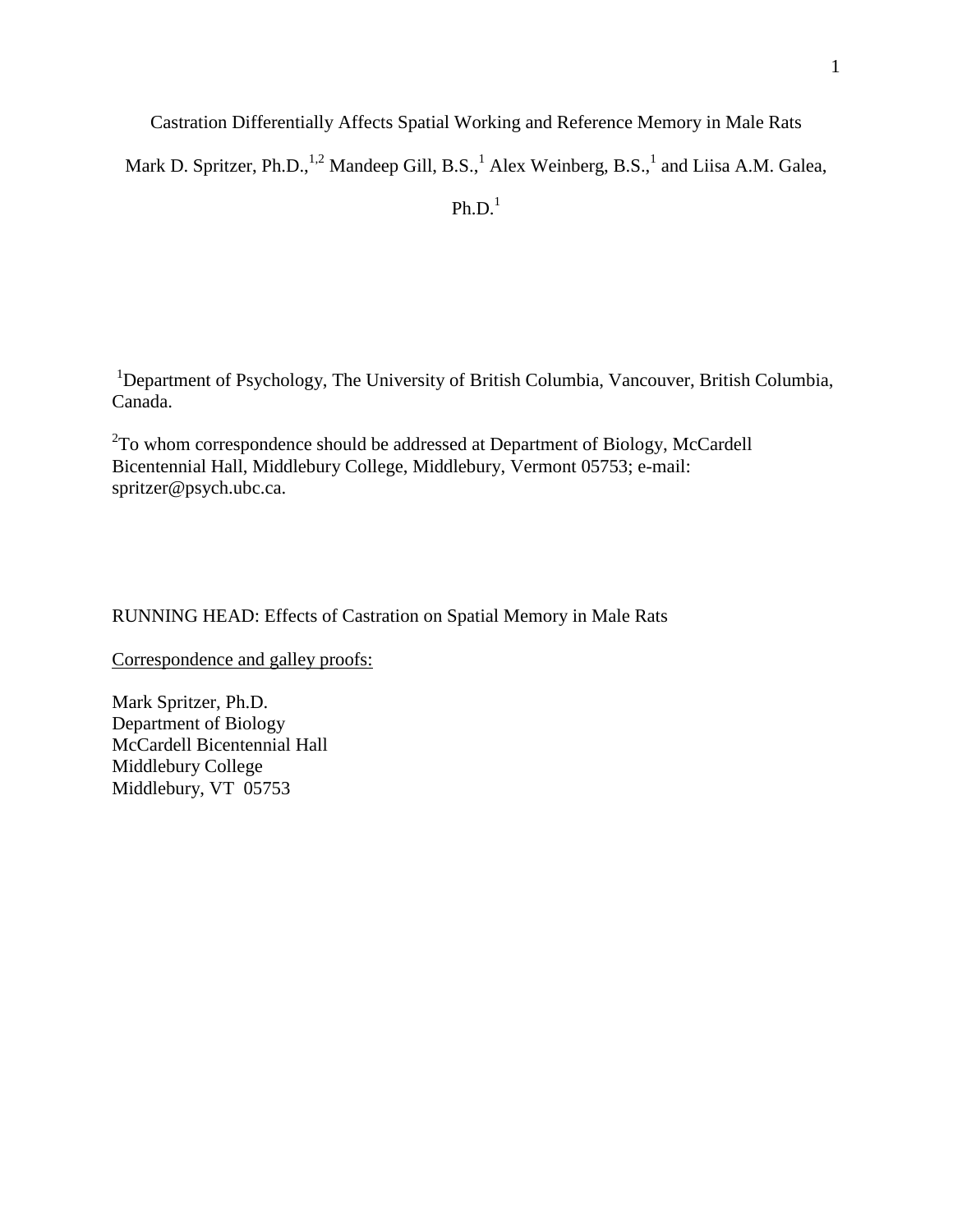# **ABSTRACT**

A male advantage for spatial learning and memory tasks is well documented among humans and rodents. A possible physiological cause for this male advantage is activational effects of androgens among males. The spatial memory of 8 castrated and 8 sham-castrated adult male rats was compared using a working-reference memory version of the eight-arm radial arm maze followed by a reference memory version of the Morris water maze. After maze testing, blood was collected from each rat, and testosterone levels were determined using radioimmunoassay. In the radial arm maze, castrates committed significantly more working memory errors and significantly fewer reference memory errors than did shams. In the water maze, no statistically significant differences were found for acquisition or retention. There was a trend for shams with higher testosterone levels to have better retention in the water maze, but this seemed to be due to higher levels of perseverance rather than better reference memory. Castration may have affected performance in the radial arm maze but not the water maze because the radial arm maze was a more difficult task or because the water maze was aversively motivated while the radial arm maze was appetitively motivated. Our results indicate that androgens improve working memory and may impair reference memory, but the effects of androgens on reference memory seem to be task dependent.

**KEY WORDS:** spatial memory; androgens; radial arm maze; Morris water maze; rats.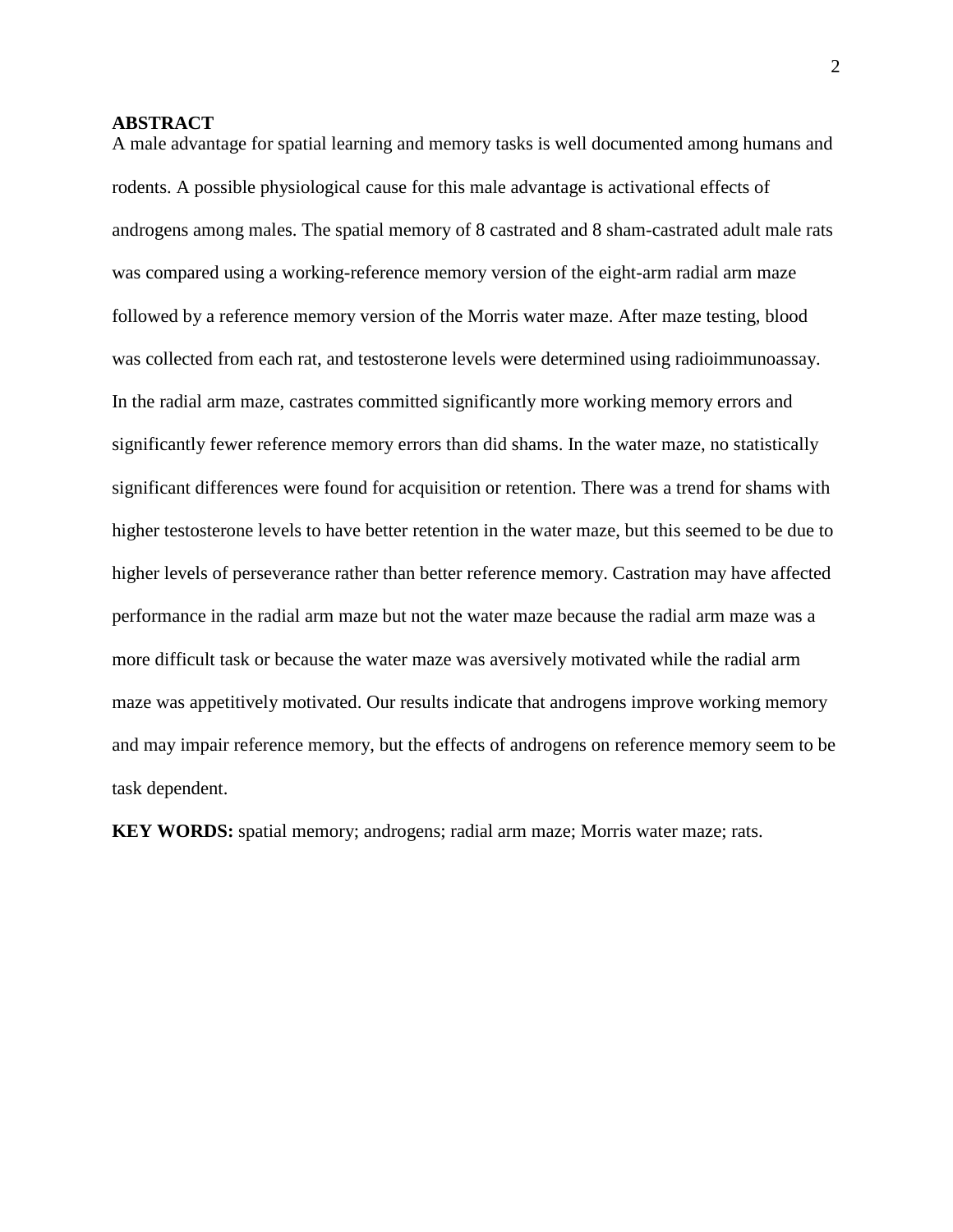## **INTRODUCTION**

Spatial ability refers to the ability to encode, store, and retrieve knowledge about the position of environmental features relative to each other and the individual. A sex difference in spatial ability is one of the most well characterized human sex differences in cognition (Hampson, 2000; Linn & Petersen, 1985; Nyborg, 1983; Voyer, Voyer, & Bryden, 1995). Specifically, a male advantage has been well documented for a variety of spatial tasks, including mental rotation of objects (Collins & Kimura, 1997; Parsons et al., 2004), geographic knowledge (Dabbs, Chang, Strong, & Milun, 1998), route learning involving Euclidean strategies (Galea & Kimura, 1993; Holding & Holding, 1988; Postma, Jager, Kessels, Koppeschaar, & van Honk, 2004), and maze navigation (Astur, Ortiz, & Sutherland, 1998; Driscoll, Hamilton, Yeo, Brooks, & Sutherland, 2005; Moffat, Hampson, & Hatzipantelis, 1998). It should be noted, however, that a female advantage has been documented for spatial tasks involving the memory of the relative position of objects within an array (Duff & Hampson, 2001; Silverman & Eals, 1992). A sex difference in spatial ability has also been documented in a variety of rodent species (Galea, Kavaliers, & Ossenkopp, 1996; Gaulin & FitzGerald, 1986; Gresack & Frick, 2003; Williams, Barnett, & Meck, 1990). In a recent meta-analysis, Jonasson (2005) concluded that male rats outperform females in water maze tasks (Effect size  $d^* = 0.71$ ) as well as in radial-arm maze tasks (Effect size  $d^* = 0.78$ ).

Studies with rodents and humans indicate that sex differences in spatial ability are partially due to the organizational effects of androgens during development (e.g., Hines et al. 2003; Isgor & Sengelaub 1998; Roof & Havens 1992). Growing evidence indicates that sex differences in spatial ability are also partially caused by the activational effects of androgens upon adult male cognition. Testosterone levels in men have been positively correlated with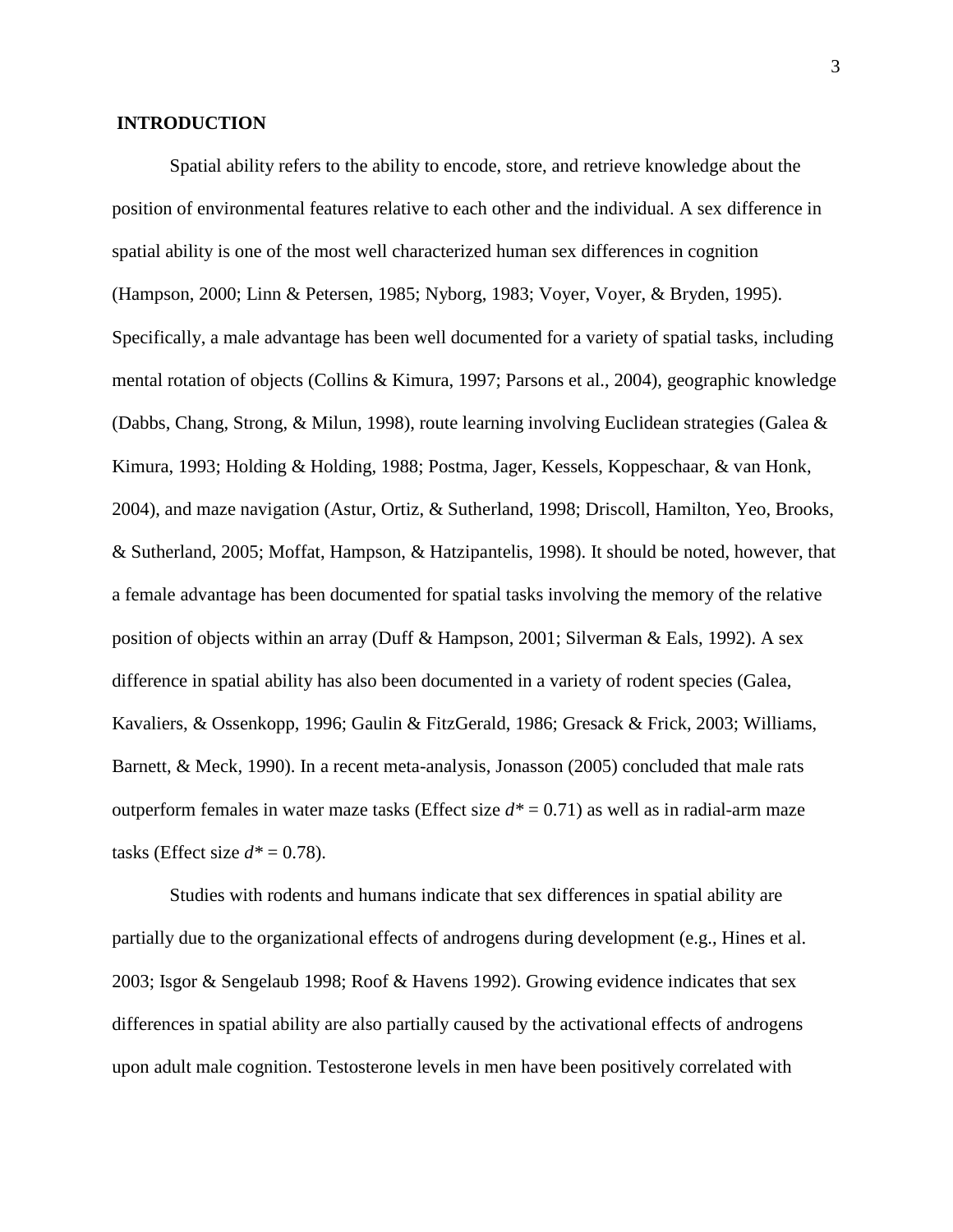mental rotation ability (Christiansen & Knussmann, 1987; Hooven, Chabris, Ellison, & Kosslyn, 2004; Silverman, Kastuk, Choi, & Phillips, 1999), route learning (Choi & Silverman, 2002), and maze navigation (Driscoll et al., 2005). In addition, older men given testosterone supplements showed improved spatial ability (Cherrier et al., 2001; Janowsky, Oviatt, & Orwoll, 1994). However, some studies using various spatial tasks have found no relationship between testosterone levels and spatial ability among men (McKeever & Deyo, 1990; McKeever, Rich, Deyo, & Conner, 1987), others have found a negative relationship (Gouchie & Kimura, 1991), and some have shown a negative parabolic relationship (Moffat & Hampson, 1996; Neave, Menaged, & Weightman, 1999). These contradictory results may be due, in part, to differences between studies in the range of subjects' testosterone levels or due to the use of different cognitive tests in which performance depends on different forms of memory.

Some studies have compared the performance of castrated and intact male rats in spatial working and reference memory tasks. Working memory refers to memories that are trial-unique and therefore require behavioral flexibility (Olton & Papas, 1979). Reference memory refers to long-term memories that are constant from trial to trial and require little or no behavioral flexibility (Olton & Papas, 1979). Daniel, Winsauer, and Moerschbaecher (2003) found that intact males committed fewer working memory errors than did castrated males in a working memory version of the eight-arm radial arm maze. Similarly, intact males committed fewer working memory errors than castrated males in a spatial T-maze (Kritzer, McLaughlin, Smirilis, & Robinson, 2001). In contrast, castrated and sham-castrated males showed no significant differences in retention or acquisition in the reference memory version of the Morris water maze (Sandstrom, Kim, & Wasserman, 2005).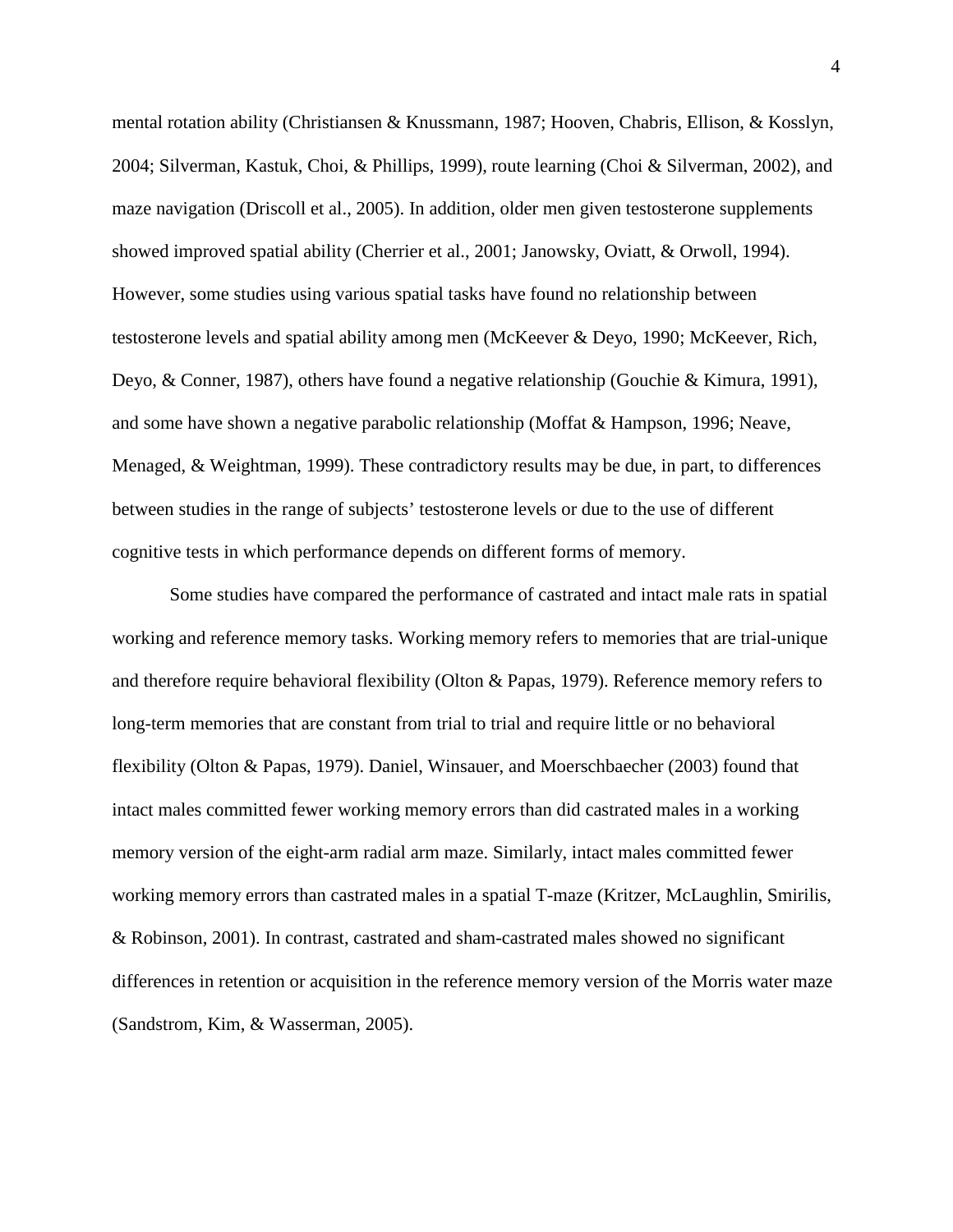Other studies have used exogenous manipulations of testosterone to examine the activational effects of testosterone on working and reference memory among male rats. Testosterone implants, resulting in high physiological levels of testosterone, led to impaired retention but had no effect on acquisition in the Morris water maze (Goudsmit, Van De Poll, & Swaab, 1990). In contrast, supra-physiological injections of testosterone (2.5 mg/rat) given to castrated males improved their performance during acquisition trials in the Morris water maze (Khalil, King, & Soliman, 2005). Bimonte-Nelson et al. (2003) tested intact males in a water radial arm maze and found that testosterone implants, resulting in low physiological levels of testosterone, led to improved working memory but had no effect on reference memory. Similarly, Kritzer et al. (2001) found that implants that restored castrates to physiological levels of testosterone led to improved working memory in a spatial T-maze. High doses of testosterone injected into the hippocampus impaired acquisition in the water maze (Naghdi, Nafisy,  $\&$ Majlessi, 2001). In summary, testosterone supplementation seems to improve working memory, but the effects of testosterone on reference memory remain unclear and may depend on dose.

Past research indicates that testosterone can influence spatial memory among male rats. However, the results are somewhat contradictory and seem to depend upon the memory task employed as well as the dose of hormone manipulations. The primary goal of this study was to further clarify the effects of androgens upon spatial memory. This was done by comparing the performance of castrated and intact males on two spatial memory tasks. Rats were first tested with a working-reference memory version of the radial arm maze and then with a reference memory version of the Morris water maze. Circulating testosterone levels were determined for the intact males to examine correlations between testosterone levels and spatial memory.

#### **METHOD**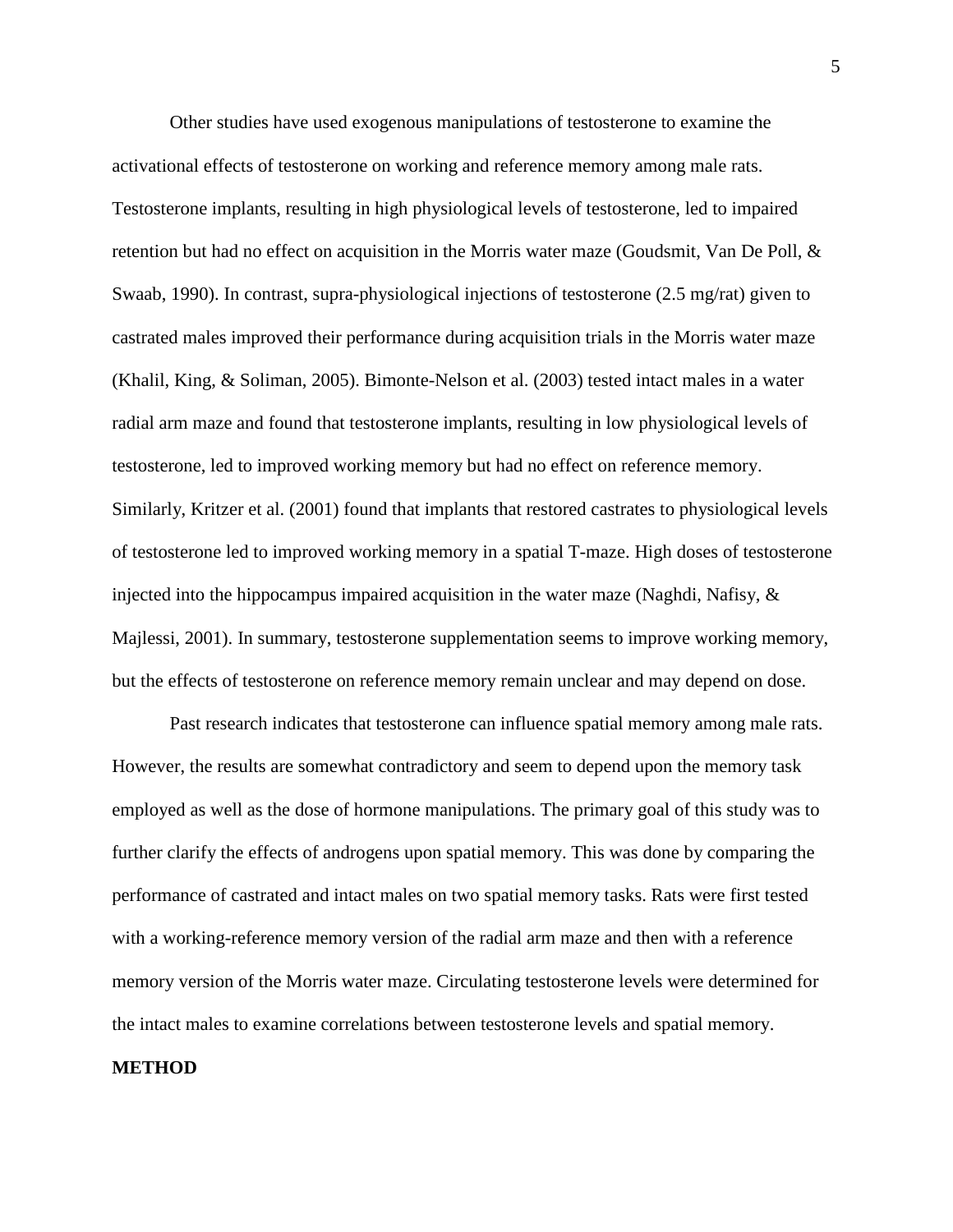### **Participants**

A total of 16 adult male Sprague Dawley rats (260-285 g; approximately 60 days old) were obtained from the University of British Columbia Animal Care Facility. Animals were housed individually in opaque polyurethane bins with aspen-chip bedding in a temperature controlled room (21  $\pm$  1 °C) with a 12:12 h light/dark cycle (lights on at 0700 h). Tap water and rodent chow (Lab Diet #5012; Jamieson) were provided *ad libitum* throughout the experiment. **Measures and Procedures**

#### *Surgery*

Surgeries were conducted one week after rats arrived in the colony using aseptic procedures. Under halothane anesthesia (4% in oxygen during induction, 2% in oxygen during maintenance), eight males were bilaterally castrated and eight males received sham-castrations. For castrations, both testes were extracted through a small incision made at the posterior tip of the scrotum and were ligated with a silk suture. Sham operations involved incisions into the skin and muscle layers of the scrotum that were sutured without removing the testes. One week was allowed for recovery from surgery prior to any behavioral testing.

# *Radial Arm Maze*

Previous studies have shown that male rats out-perform females in the radial arm maze (e.g., Roof 1993; Seymoure, Dou, & Juraska 1996). Testing was conducted on an eight-arm radial arm maze elevated 70 cm above the floor, with arms (56 cm  $\times$  10 cm) projecting at equal angles from a central platform (33 cm diameter). The maze was located in a dimly lit room with multiple visual cues (posters, a chair, and a small table). The maze, all cues, and the experimenter were in the same location for all testing, and testing was conducted at approximately the same time each day (1100-1400 h). At the start of each day, the maze was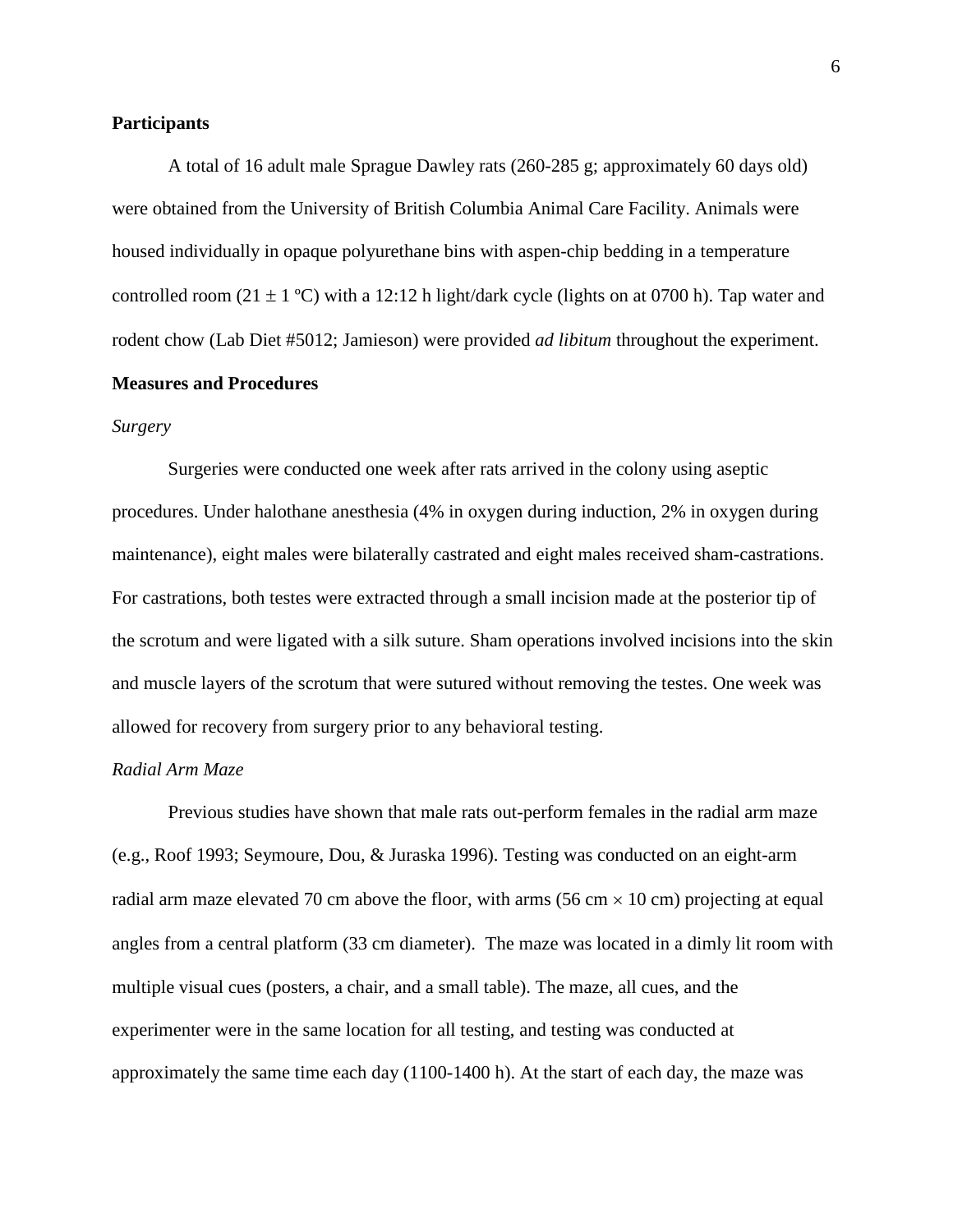rotated at random, while remaining in the same relative position in the room, to minimize intramaze cues. Fruit Whirls (Glenmont Distributors, Calgary, Alberta, Canada) were used as the food reward, and all rats received five whole Fruit Whirls in their home cages each day during the habituation and shaping phases of testing. Rats were maintained at 90% of their free-feeding body mass during all days of the radial arm maze procedure.

Our protocol consisted of 3 habituation days, 3 shaping days, and 30 training days. Four arms of the maze were assigned at random to be baited, and these arms remained consistent throughout the experiment for each rat. During the first day of habituation, rats were placed in the center of the maze and allowed to freely explore the maze for 5 min. During the second and third days of habituation, the time on the maze was extended to 10 min. During shaping, four pieces of Fruit Whirl were placed at equidistant intervals along the assigned arms, and the rats were allowed to freely explore the maze for 10 min. During training days, a single piece of Fruit Whirl was placed at the end of the assigned arms in a recessed cup, where it could not be seen by the rats until they reached the end of the maze arm. Training trials were ended when the rat either recovered all four Fruit Whirls or 10 min had elapsed. The task was not completed within the allotted 10 min during 7 trials involving 4 rats (2 castrates and 2 shams). For these cases, we assigned each rat the average number of errors made on the trial before and on the trial after the incomplete trial. An arm entry was scored if the rat's hind legs passed from the center of the maze into an arm. Rats could make at least two types of errors during training: Reference memory errors (RME) were defined as first entries into non-baited arms, and working memory errors (WME) were defined as repeat entries into baited or non-baited arms. Average time spent on the maze per arm choice was calculated as a measure of motivation and motor ability. *Morris Water Maze*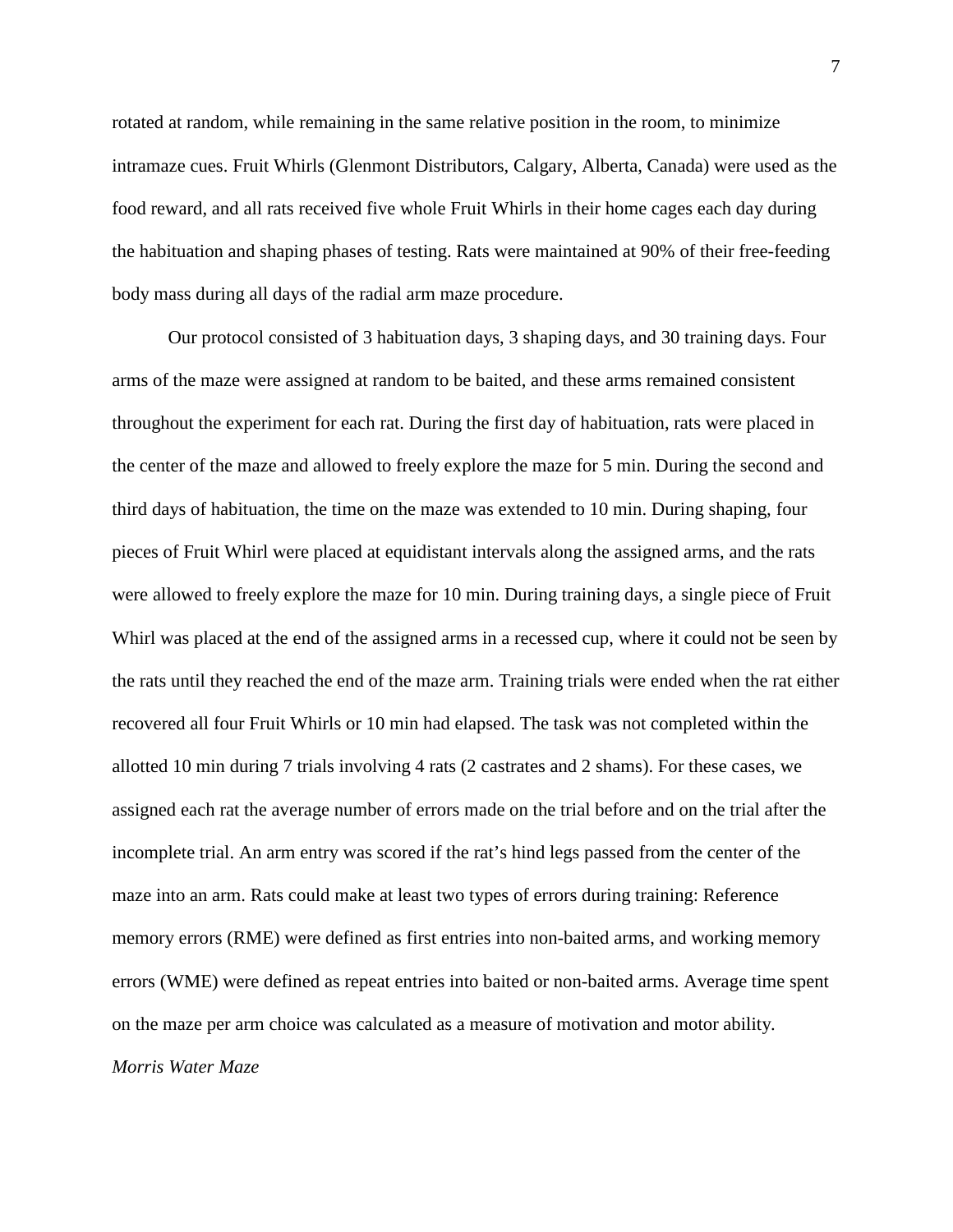Previous studies have shown that male rats out-perform females in the Morris water maze (e.g., Perrot-Sinal, Kostenuik, Ossenkopp, & Kavaliers, 1996; Roof, 1993). Our water maze was a white circular pool (180 cm diameter, 60 cm height) that was filled to a depth of 22 cm with water (20  $\pm$  2 °C) that was made opaque with nontoxic white paint. The pool was divided geographically into four quadrants with four equidistant release points designated N, W, S, E. The goal platform (10 cm diameter) was submerged 2 cm under the water so that it could not be used as an intra-maze cue. Water maze testing was conducted in a separate room from that used for radial arm maze testing. Various spatial cues (posters, camera, chalkboard, chairs, etc.) were kept constant throughout testing. The experimenter was out of view behind a barrier while trials were being run. All trials were video recorded using a camera mounted above the maze. Videos were analyzed using an HVS tracking system (HVS Image, Hampton, UK), which calculated path length to the platform, escape latency (time to reach the platform), swim speed, and time spent in each quadrant.

To allow rats to return to their free-feeding body mass, 60 days of *ad libitum* feeding elapsed between the final day of radial arm maze training and the first day of water maze testing. Three days prior to testing, black hair dye (Lady Clairol<sup>TM</sup>, #124) was applied to the top of each rat's head so that their behavior could be scored by the tracking system. For all trials, rats were released near the edge of the pool facing the edge. Trials were conducted over eight consecutive days between 1200 h and 1400 h. A single free-swim trial was conducted the first day, which involved releasing rats into the pool for 90 s, without the platform present, to measure their baseline swimming speed. The next five days of testing involved blocks of four acquisition trials per day. The position of the platform was assigned at random to one of the four quadrants for each rat and the platform was placed consistently in the same quadrant for all trials involving a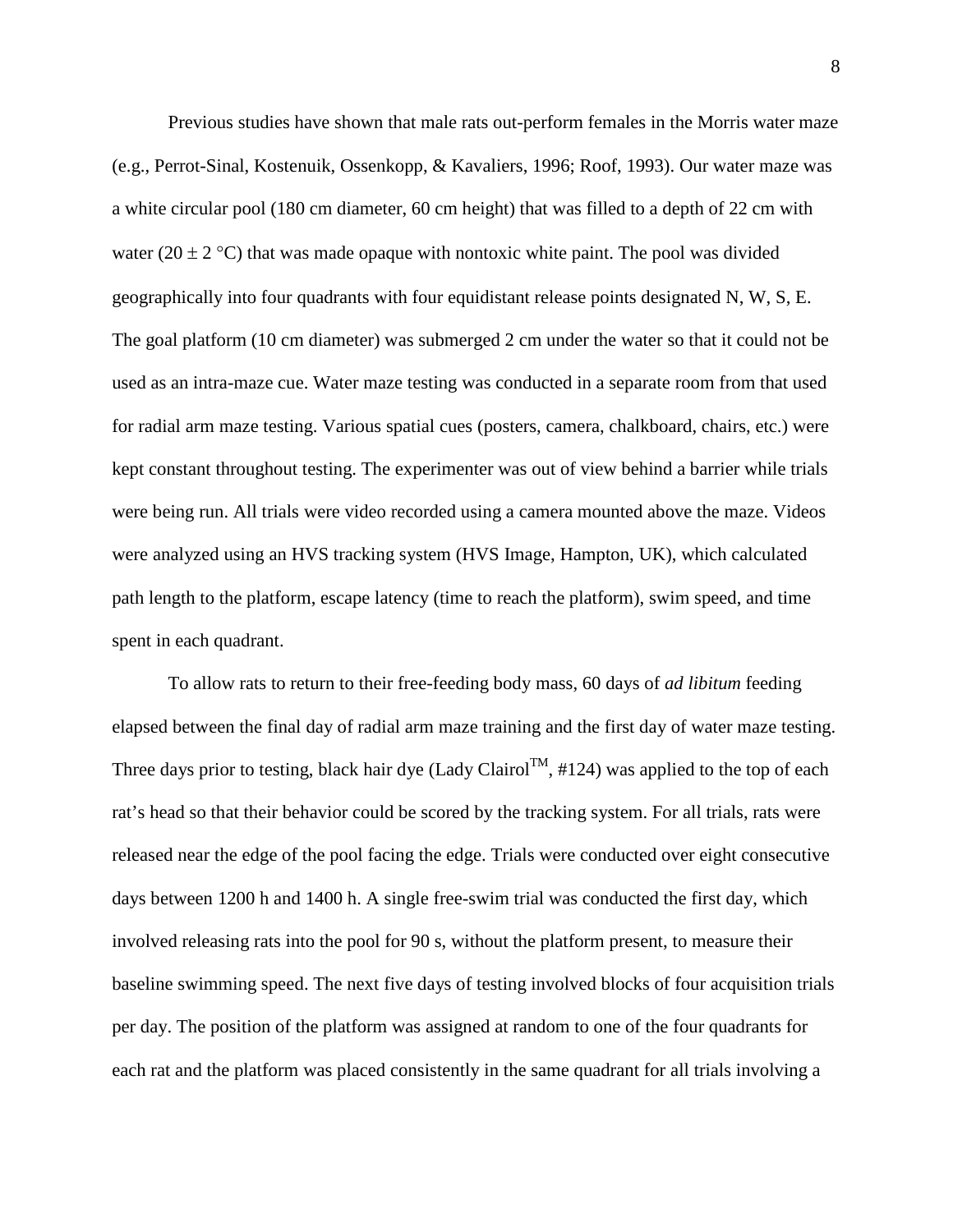particular rat. Rats were allowed to remain on the platform for 15 s after locating it. If a rat did not locate the platform within 90 s, it was guided to the platform and allowed to remain there for 15 s. During each day of acquisition, each rat was released from all four release points around the pool in a random order. Rats were gently towel dried and placed in a holding cage during 45 s inter-trial intervals. A single probe trial was conducted on the day following the final day of acquisition trials. For the probe trial, the platform was removed and the amount of time rats spent swimming in each quadrant was monitored for 90 s. On the day after the probe trials, four reversal-learning trials were conducted. For reversal learning, the platform was placed in the quadrant opposite where it had been during the acquisition trials, and rats were released from all four release points as for the acquisition trials.

#### *Testosterone Assay*

Testosterone levels for all males were assayed for two reasons: to verify that castration had eliminated most of the circulating testosterone, and to analyze the relationship between testosterone levels and performance on the spatial tasks among the sham-castrated males. After water maze testing was completed, all rats were euthanized in a  $CO<sub>2</sub>$  chamber. Just prior to death, blood samples (1-2 ml) were collected via cardiac puncture and samples were stored overnight at 4 °C. Samples were centrifuged at 10,000 rpm for 15 min, and serum was decanted and stored at -20 °C. Serum testosterone for each rat was assayed using the ImmuChem Coated Tube RIA Kit (MP Biomedicals Inc., Costa Mesa, CA) with  $\int^{125}$ I]testosterone as the tracer. The detection range for the kit was 0.2-20.0 ng/ml. The testosterone antibody has some cross-reactivity with  $5\alpha$ dihydrotestosterone (7.8%), 5α-androsterone-3β, 17β-diol (2.2%), and 11-oxytestosterone  $(2.0\%)$ , but has no cross-reactivity with progesterone, estrogens, or glucocorticoids (all  $\leq$ 0.01%). All samples were run in duplicate and the intra-assay coefficient of variation was 8.3%.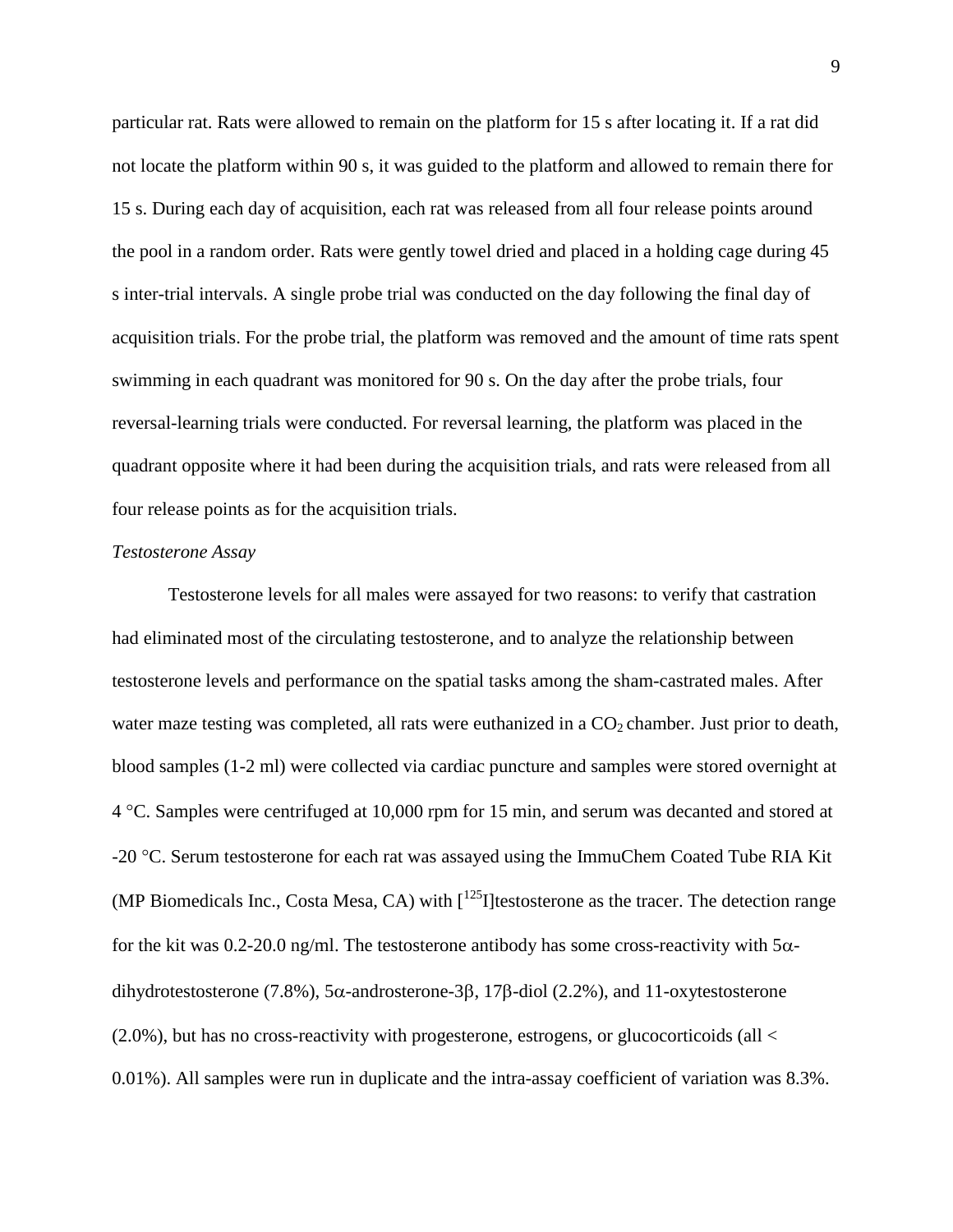#### *Statistical Analyses*

The radial arm maze data were divided into six five-day blocks for analyses. Number of working memory errors, number of reference memory errors, and average time per arm choice were analyzed using repeated measures analysis of variance (ANOVA), with five-day blocks as the within-subjects factor and treatment group (sham or castrate) as the between-subjects factor. To further examine reference memory in the radial arm maze, the percentage of times that the first arm entry was correct during each five-day block was determined for each rat. This percentage was compared between treatment groups using repeated-measures ANOVA and was compared to chance levels (50%) using one-sample *t* tests. Repeated-measures ANOVA was also used to analyze the total number of working memory and reference memory errors for the entire 30 days. For this analysis, the within-subjects factor was error type (working or reference memory) and the between-subjects factor was treatment group. For the water maze, independent *t* tests were used to compare the performance of the two treatment groups during the free swim and reversal learning trials. Repeated-measures ANOVAs were used to analyze escape latencies and path lengths during the acquisition trials, with testing block as the within-subjects factor and treatment group as the between-subjects factor. One-sample *t* tests were used to compare the amount of time rats spent swimming in the target quadrant during the probe trials to the amount of time that would be expected if rats had swam at random (22.5 s). Linear regressions were used to determine the relationship between testosterone levels and performance of the sham-castrated males in both the radial arm maze and the water maze. Neuman-Keuls procedure was used for all post hoc comparisons, and effect size  $(\eta^2)$  is reported for some analyses. Statistica 6.1 (Statsoft, Inc., Tulsa, OK) was used for all analyses.

### **RESULTS**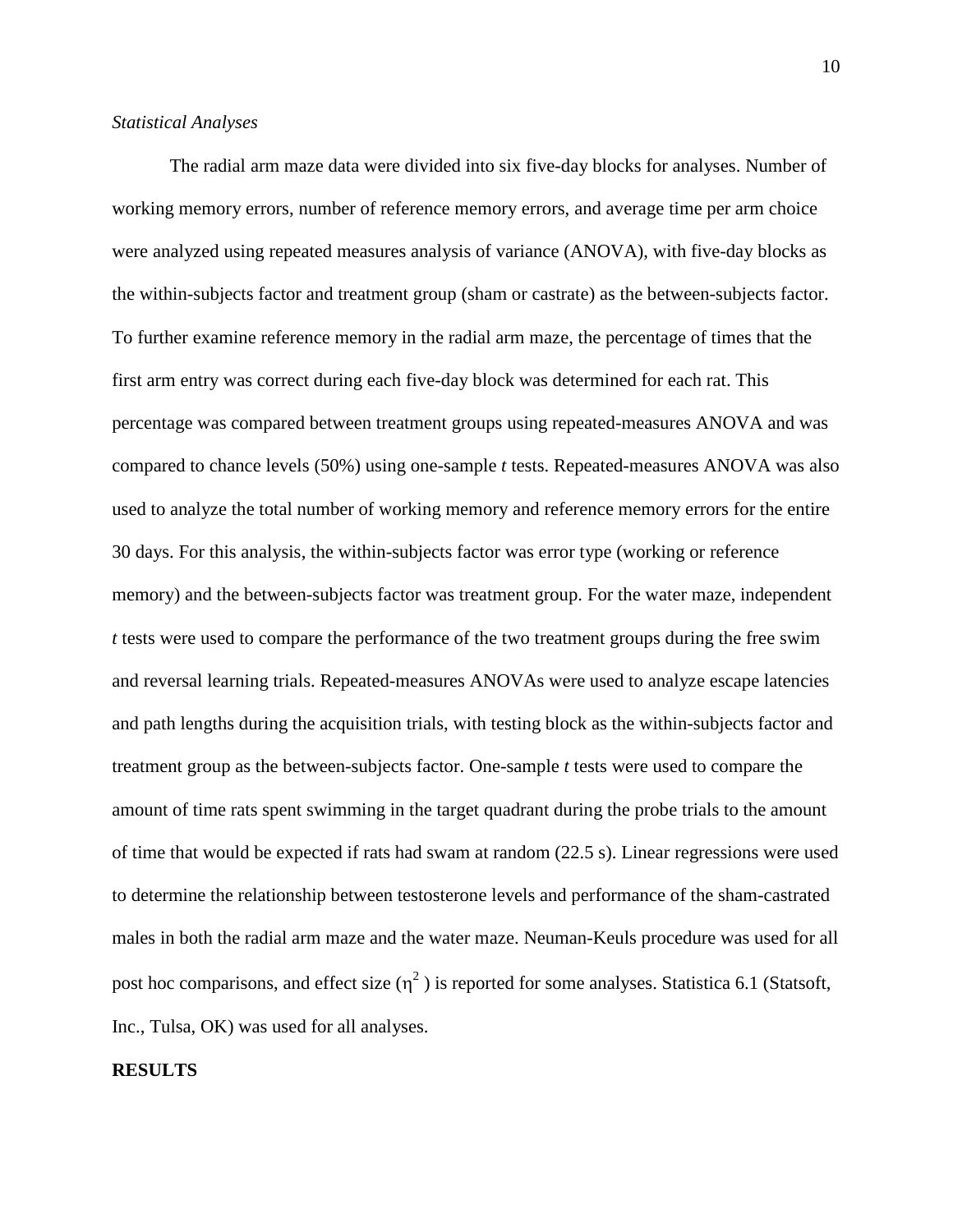#### **Radial Arm Maze**

Castrates committed significantly more WME than did shams,  $F(1, 13) = 6.14$ , partial  $\eta^2$  $= 0.32$ ,  $p = .028$  (Fig. 1A). All males committed fewer errors on later five-day blocks, resulting in a significant main effect of block,  $F(5, 65) = 9.08$ ,  $p < .001$ , and post hoc tests showed that males committed more WME during the first 5-day block than during any of the other blocks, all  $p < .001$ . There was no significant condition  $\times$  block interaction for WME.

In contrast, Shams committed more RME on the radial arm maze than did castrates during some of the days of testing, but the main effect of treatment just failed to reach statistical significance,  $F(1, 13) = 3.98$ ,  $p = .067$  (Fig. 1B). There was no significant main effect of block on RME and no significant condition  $\times$  block interaction. To further examine reference memory, the percentage of correct choices on the first arm entry was examined (Fig. 2). The main effects of block and treatment as well as the interaction effect were not significant for percentage of correct first choices. Furthermore, none of the 5-day blocks for castrates or shams were significantly different from chance levels (50% correct).

# *Insert Figure 1 and 2 about here*

There was a significant main effect of block for average time per arm choice,  $F(5,65) =$ 5.29,  $p < .001$ , with rats spending significantly more time per arm choice during the first 5-day block than during any of the other blocks, all  $p < .01$ . There was no significant main effect of condition and no significant condition  $\times$  block interaction for average time per arm choice. This indicates that castrates and shams did not differ in motor ability and/or motivational level during testing.

For the total number of errors committed over the 30 days of testing, there was a significant condition  $\times$  error type interaction,  $F(1, 13) = 11.42$ , partial  $\eta^2 = 0.47$ ,  $p = .005$  (Fig.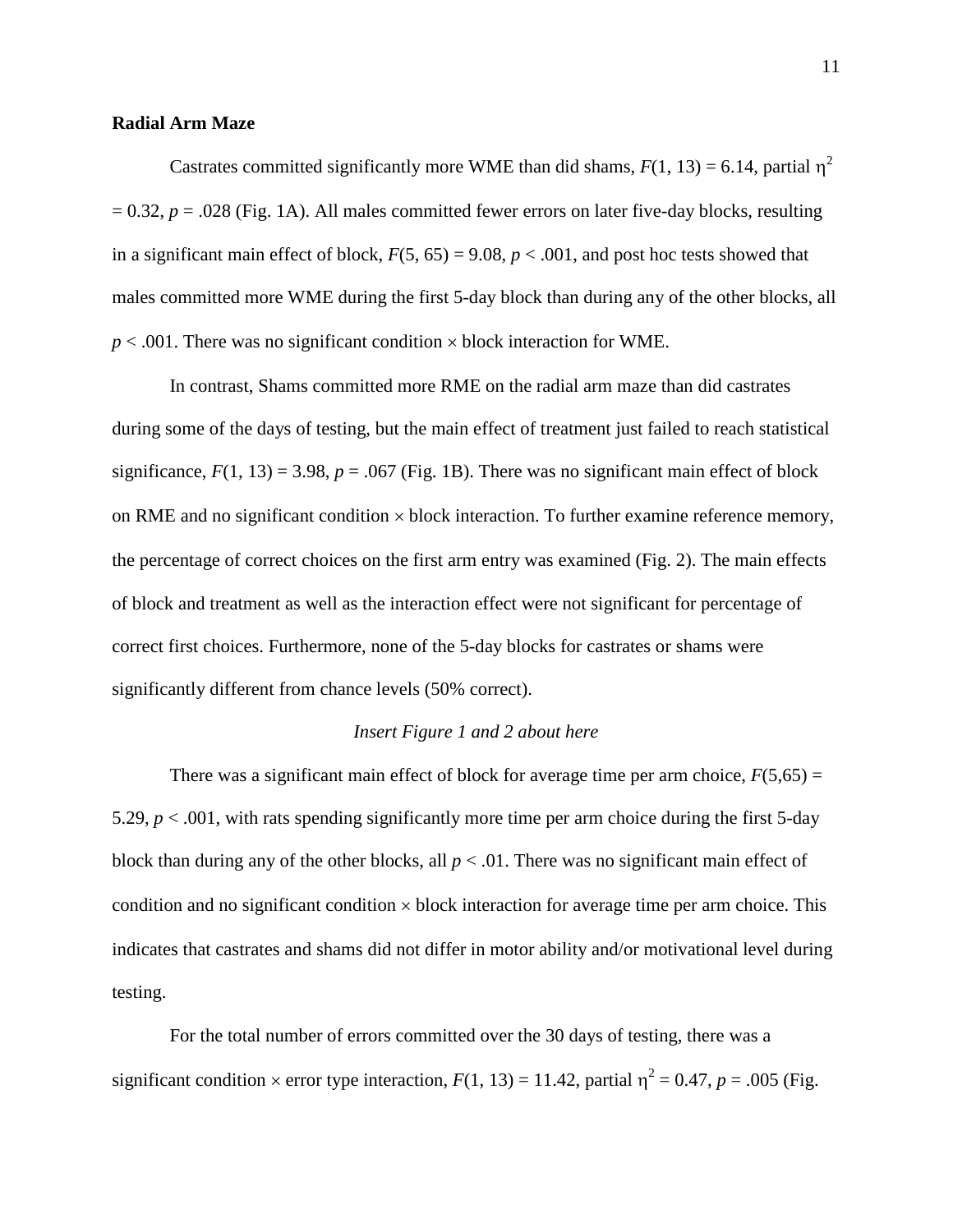3). Post hoc tests revealed that shams committed significantly more total RME than did castrates,  $p = .015$ , and that there was a trend for castrates to commit more total WME than did shams,  $p =$ .072. There was also a significant main effect of error type, with total number of RME significantly greater than the total number of WME,  $F(1, 13) = 656.9$ ,  $p < .005$ , but no significant main effect of condition for total number of errors.

#### *Insert Figure 3 about here*

#### **Morris Water Maze**

Castrates and shams did not statistically differ in swim speed during the free-swim trials, which indicates that the treatment groups did not differ in their swimming abilities and/or motivation. Castrates and shams performed at similar levels during the acquisition trials. During the five blocks of acquisition trials, there was a significant main effect of block,  $F(4, 56) = 17.56$ , *p* < .0001 (Fig 4A). However, there was no significant difference between the castrates and sham groups for path length to reach the platform. There was also no significant block  $\times$  condition interaction for path length. The escape latencies to reach the platform showed similar trends to those for path lengths (Fig. 4B). Escape latencies showed a significant main effect of block, *F*(4,  $56$ ) = 13.00,  $p < .0001$ , but no significant main effect of condition and no significant block  $\times$ condition interaction.

### *Insert Figure 4 about here*

During the probe trials, both shams and castrates preferentially swam in the quadrant where the platform had previously been ( $M \pm SEM$ , castrates = 40.78 s  $\pm$  3.05 s; shams = 35.65 s  $\pm$  3.21 s). Castrates spent significantly more time in the target quadrant than would be expected by a random swim path,  $t(7) = 6.00$ ,  $p < .001$ , as did shams,  $t(7) = 4.10$ ,  $p = .005$ . Castrates and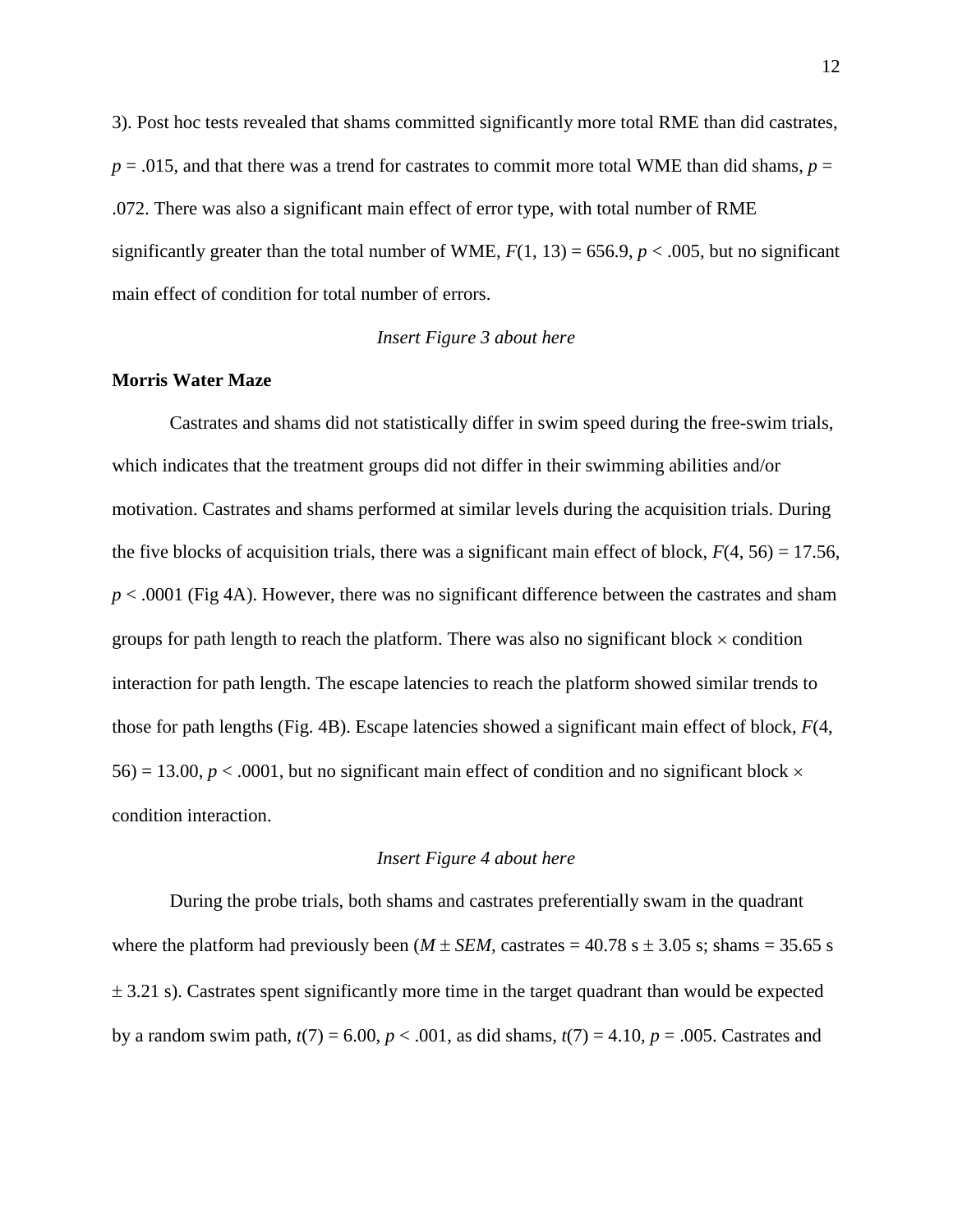shams did not differ significantly in the amount of time spent in the target quadrant during the probe trials.

Castrates and shams did not differ in the mean path lengths to reach the platform during reversal-learning trials. Similarly, the groups did not differ in their mean escape latencies during reversal learning. However, castrates did spend significantly longer than shams swimming in the quadrant where the platform had been during acquisition trials,  $t(14) = 3.06$ , partial  $\eta^2 = 0.40$ , *p*  $= .008$  (castrates,  $M \pm SEM = 22.28$  s  $\pm 2.19$  s; shams,  $M \pm SEM = 12.63$  s  $\pm 2.27$  s). This suggests that castrates had higher levels of perseverance for the old platform location than did shams.

# **Testosterone Levels**

Radioimmunoassay revealed no detectable testosterone in the serum of the castrated males, indicating that they all had testosterone levels at least below the lower limit of the assay (0.2 ng/ml). Serum testosterone concentrations were 1.57 ng/ml  $\pm$  0.35 ng/ml for the sham group.

Testosterone concentration among shams was not predictive of performance in the radial arm maze. Specifically, testosterone concentration was not related to total reference memory errors or total working memory errors. Testosterone concentrations among the shams were also not predictive of average path length or escape latency during any of the blocks of acquisition trials in the water maze. Interestingly, there was a trend for shams with higher testosterone levels to spend more time swimming in the target quadrant during probe trials in the water maze,  $r^2 =$ 0.48,  $p = 0.058$  (Fig. 5). Shams with higher testosterone concentrations also displayed higher levels of perseverance during reversal learning in the water maze. Specifically, males with higher testosterone levels had longer path lengths,  $r^2 = 0.63$ ,  $p = .018$ , had longer escape latencies,  $r^2 =$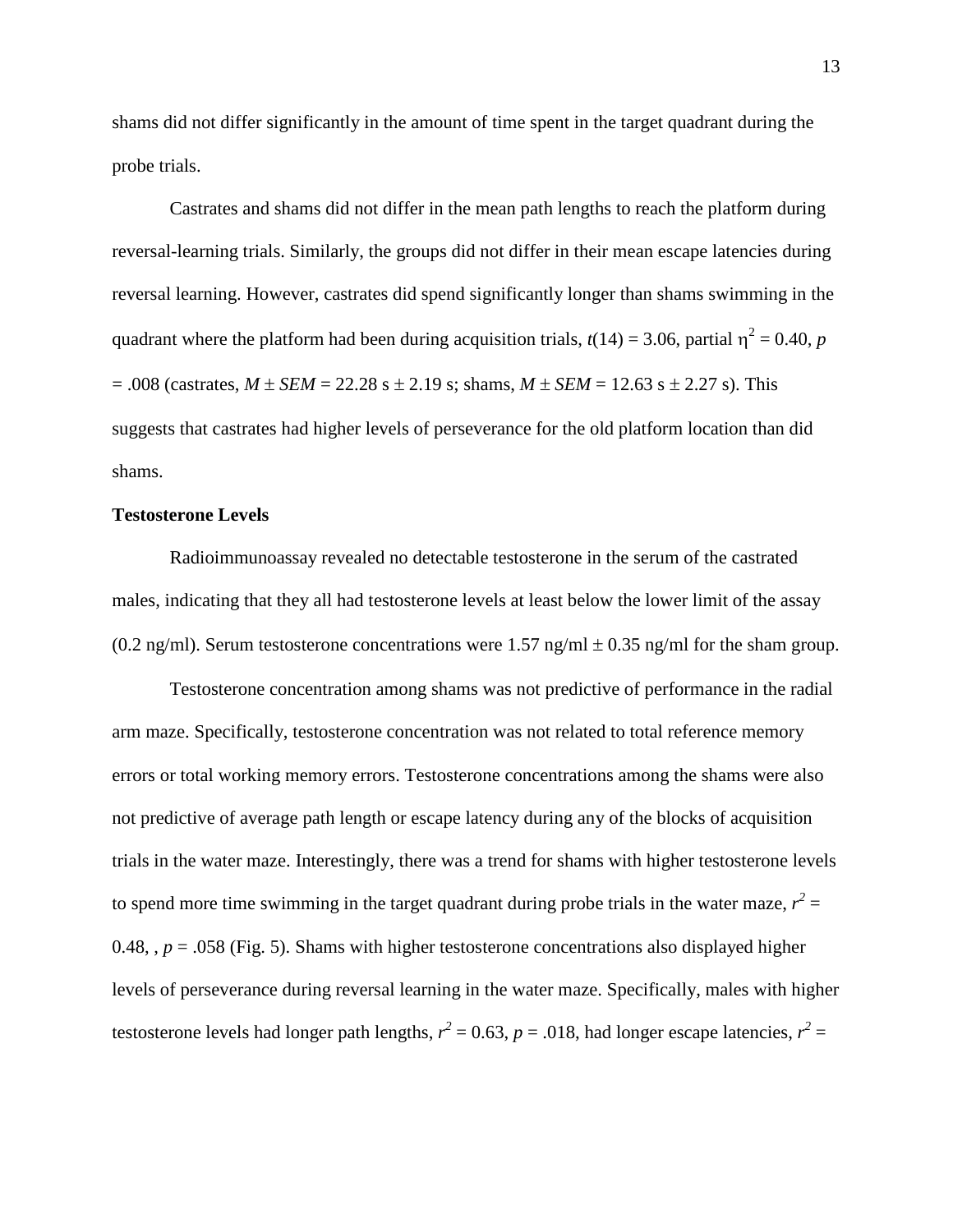0.60,  $F(1, 6) = 9.06$ ,  $p = .024$ , and spent significantly more time in the quadrant where the platform had previously been,  $r^2 = 0.55$ ,  $F(1, 6) = 7.22$ ,  $p = .036$  (Fig. 6).

#### *Insert Figures 5 and 6 about here*

### **DISCUSSION**

Castration resulted in changes in male performance in two maze tasks, suggesting that androgens have activational effects on spatial ability. Castrates committed more working memory errors in the radial arm maze, particularly during earlier blocks of training, than did sham-castrated male rats. Castrates also committed fewer total reference memory errors in the radial arm maze than did sham-castrated male rats. These results suggest that androgens may improve working memory while impairing reference memory. In contrast, castration had no effect on male performance during acquisition and probe trials in the Morris water maze, which suggests that androgens did not have a strong influence on the components of spatial ability tested in this particular task. However, shams with higher testosterone levels tended to have better retention, which suggests that testosterone may improve retention in the water maze. We did not find significant differences between castrates and shams for average time per arm choice in the radial arm maze or for average swim speed in the water maze, which indicates differences in performance were unlikely to be due to motor or motivational differences.

Past studies support our findings from the radial arm maze that castration impairs working memory. Similar to our study, Daniel et al. (2003) found that, although castrated male rats were capable of learning in a working memory version of the radial arm maze, they consistently performed more errors than did intact males. Kritzer et al. (2001) also found that castration resulted in impaired working memory, but testosterone implants reversed this deficit. Bimonte-Nelson et al. (2003) also found that testosterone implants resulted in reduced working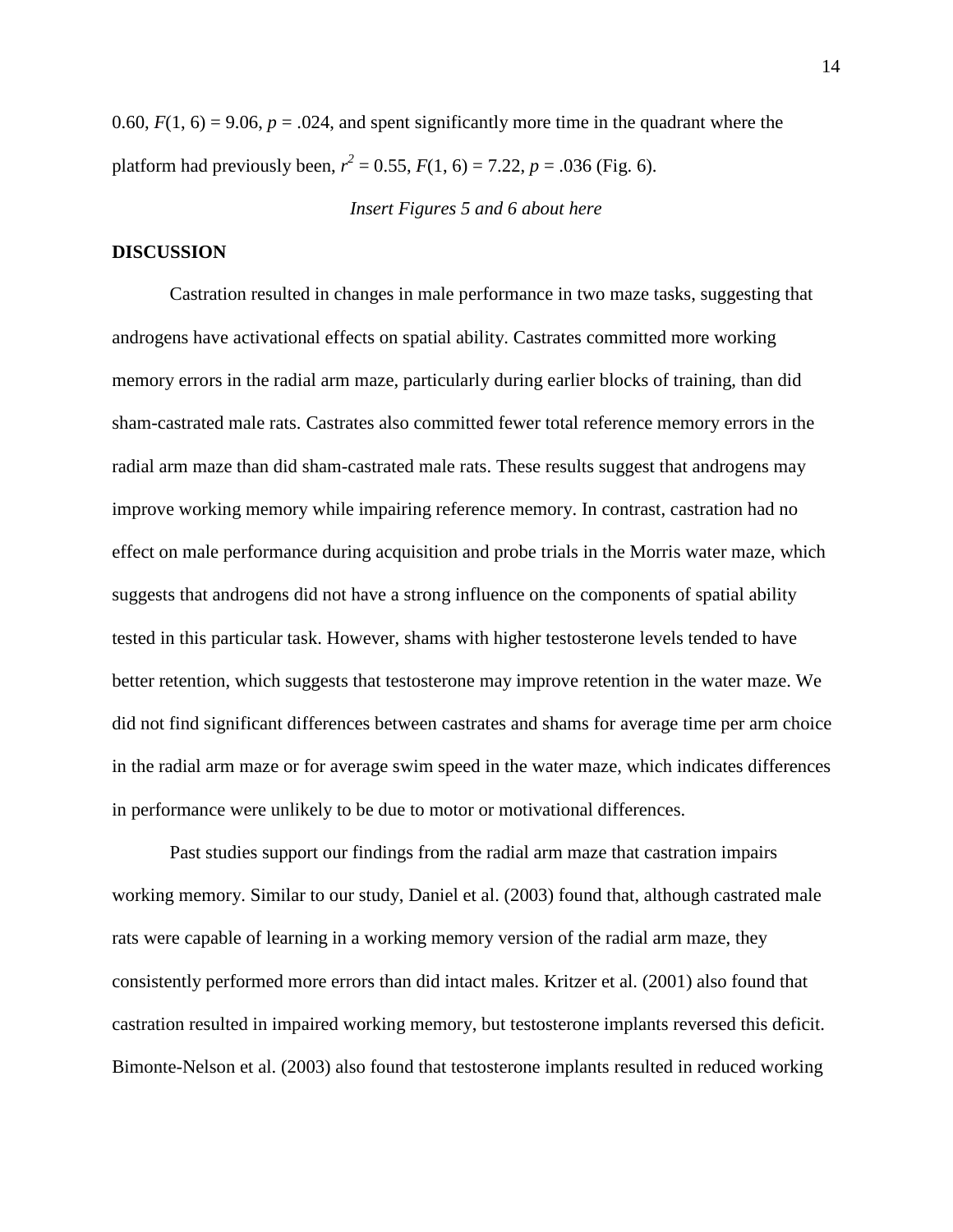memory errors in a water escape radial arm maze. Our results also support human studies that have shown that testosterone improves spatial working memory in older men (Cherrier et al. 2001; Janowsky et al. 1994). Choi & Silverman (2002) observed a positive correlation between testosterone and route learning in humans. Surprisingly, we did not find a relationship between testosterone levels and total working memory errors among shams. This could be due to at least three reasons: 1) blood in the present study was collected 69 days after radial arm maze testing was completed and, therefore, may not have been indicative of testosterone levels during testing, 2) the sham group had relatively low levels of testosterone (0.6–3.4 ng/ml), which could have limited our ability to detect a relationship between working memory and testosterone level, and 3) our sample size for sham-castrated males was relatively low (*N* = 8). Indeed, mean values of testosterone were over 3 ng/ml in previous studies that found a positive relationship between testosterone and working memory (Bimonte-Nelson et al., 2003; Kritzer et al., 2001) compared to a mean of 1.57 ng/ml in the present study.

Compared to working memory, the effects of androgens upon reference memory remain less clear. Ours is the first study to examine the effects of androgens upon reference memory in males using an appetitively motivated spatial task. Castration seemed to improve reference memory in the radial arm maze, with castrates performing fewer total reference memory errors than did shams. An important caveat to this result was that both shams and castrates showed little change in the number of reference memory errors committed each day, and it was only the compiled errors for the entire 30 days that showed a significant interaction between error type and treatment group. Furthermore, both castrated and intact males were making reference memory errors at near chance levels for their first arm choice in the maze even during the last 5 day block of testing. In contrast, all rats clearly demonstrated learning in a reference memory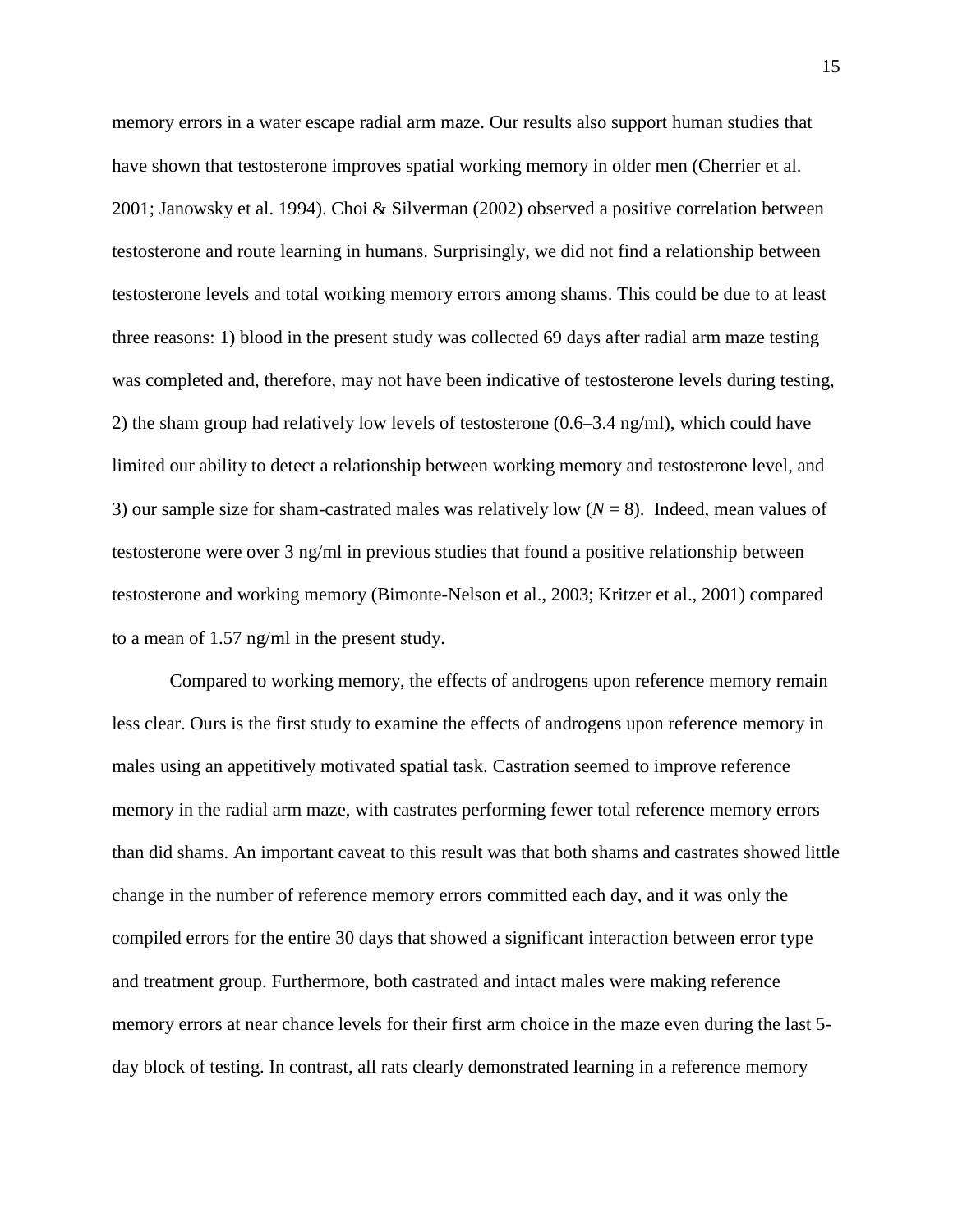version of the Morris water maze. Hence, the radial arm maze may have been more difficult to learn than the water maze in terms of reference memory demands (Hodges 1996). Our finding that castration had no significant effect on acquisition or retention in the water maze was supported by some previous studies. A recent study found that castration had no effect on acquisition or retention in a reference memory version of the Morris water maze (Sandstrom et al. 2005). Similarly, Bimonte-Nelson et al. (2003) found that testosterone implants had no effect on male reference memory in a water-escape version of the radial arm maze. Goudsmit et al. (1990) also found that testosterone implants had no effect on acquisition in the Morris water maze, but, unlike other studies, they found that testosterone impaired retention. Jones and Watson (2005) found that androgen insensitive rats performed more poorly in the Morris water maze than did control males, but the effect was subtle with differences occurring on only one out of five days of testing. Hence, the effects of androgens on reference memory seem to be minor and may be task dependent, but further studies are needed to support this idea.

Although males with higher testosterone levels tended to have better retention in the water maze, they also had higher levels of perseverance during reversal-learning trials. This indicates that better retention by rats with higher testosterone levels may reflect perseverance rather than better reference memory per se. Specifically, during reversal learning trials, shamcastrated males with higher testosterone levels had longer path lengths, longer escape latencies, and more time spent in the quadrant where the platform had previously been. Similarly, a previous study showed that testosterone implants given to female rats resulted in increased levels of perseverance on a lever-pressing task (van Hest, van Haaren, & van de Poll, 1989). A positive relationship between testosterone levels and perseverance is contradicted, however, by our finding that castrates spent more time in the old target quadrant during reversal-learning than did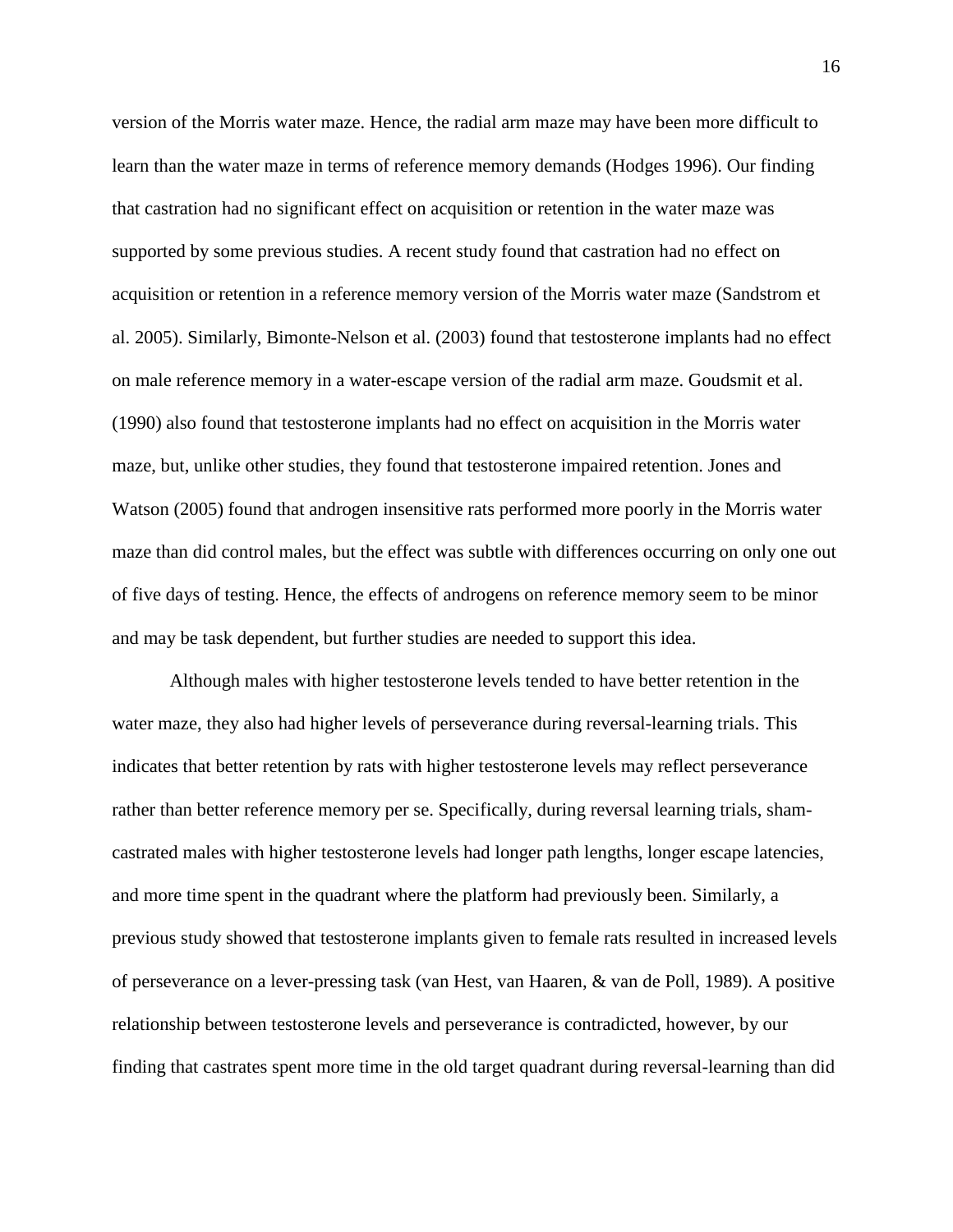shams. One, highly speculative, explanation for this contradiction is that there is a curvilinear relationship between testosterone levels and perseverance, which results in high perseverance among males with both high and low testosterone levels. To clarify the relationship between testosterone and perseverance, future studies should use rats with a wider range of testosterone levels than those in our study and use tests specifically designed to examine behavioral flexibility (e.g., Stefani & Moghaddam 2005).

The fact that castration influenced male performance in the radial arm maze but not the Morris water maze highlights the importance of not drawing general conclusions based on a single spatial task (Hodges 1996). One explanation for the different results obtained using the two procedures is that the motivation in the Morris water maze is avoidance of an aversive stimulus (water), whereas the radial arm maze is an appetitively motivated task. Some past research indicates that the magnitude of the sex differences in learning and memory may vary depending on whether the task is negatively or positively motivated (van Haaren, van Hiest, & Heinsbroek, 1990). Another explanation for the different results obtained with the two tasks is that they measure different forms of spatial memory. Whereas the version of the radial are maze that we used distinguished between working memory and reference memory, the Morris water maze measured only reference memory. The effect of castration upon reference memory observed using the radial arm maze was subtle (i.e., only detected for total reference errors over 30 days) and may not have been detectable using only four days of acquisition in the water maze. It should also be mentioned that we did not counter-balance the procedures, and therefore testing rats in the radial arm maze may have in some way influenced their performance in the water maze. Sixty days elapsed between the two tasks, and this increased time since castration may have induced neuroendocrine changes (e.g., Gupta, Rager, Zarzycki, & Eichner 1975) that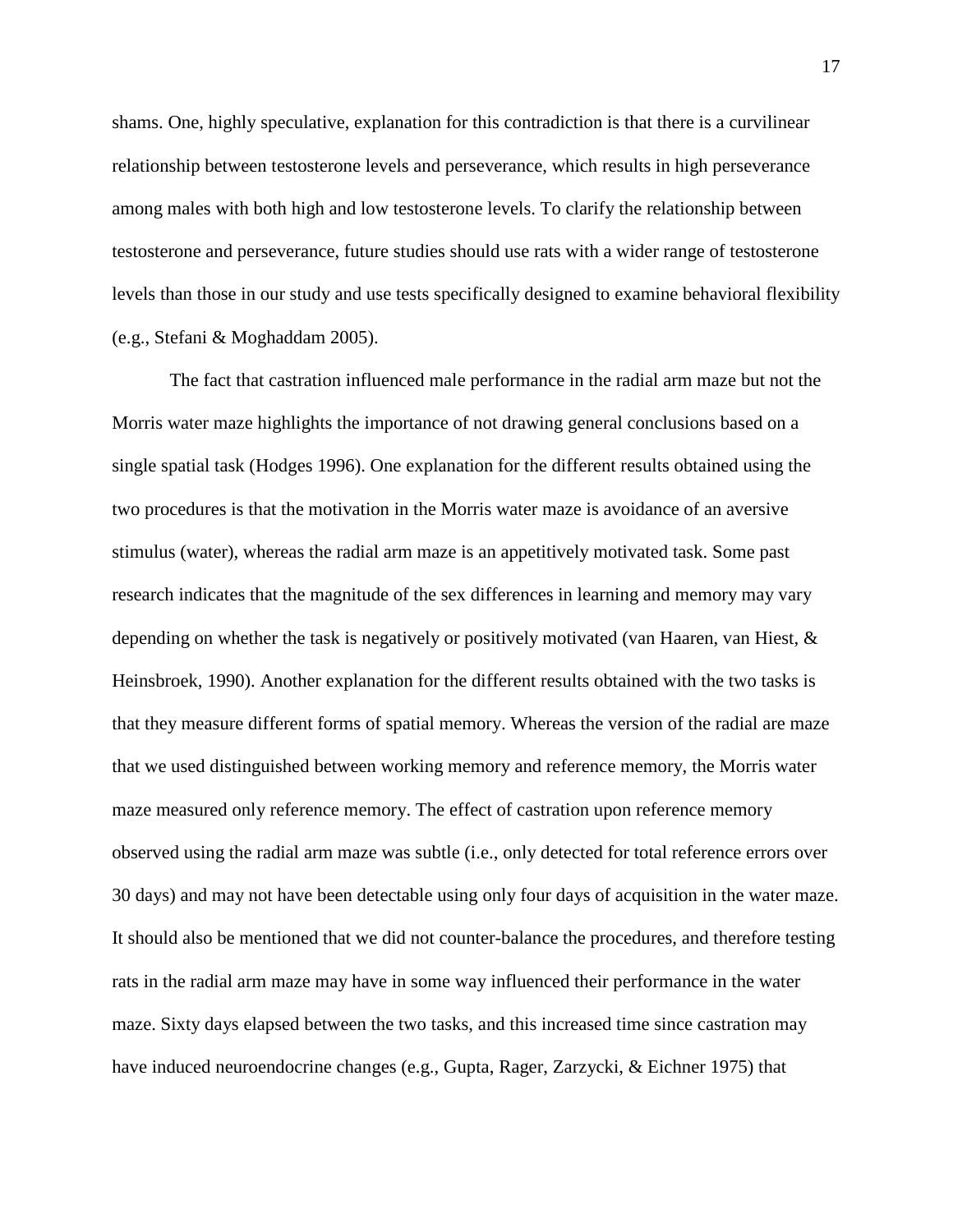influenced the performance of the castrated males in the water maze. Furthermore, one could argue that the increased age of the intact males could have resulted in both low testosterone levels and reduced performance in the water maze (Bimonte-Nelson et al., 2003; Goudsmit, Van De Poll, & Swaab, 1990), but this seems unlikely given that our subjects were approximately 6 months old at the time of water maze testing and males do not show a decrease in androgen levels until 20 months of age (Wang, Leung, & Sinha-Hikim 1993). Finally, as previously mentioned, the Morris water maze is an easier task to learn than the radial arm maze and this may partially explain the different findings with the two tasks. These ideas could be tested using different water maze tasks designed specifically to distinguish between reference and working memory (e.g., Baldi, Efoudebe, Lorenzini, & Bucherelli, 2005; Bimonte-Nelson et al. 2003).

Our finding that androgens improved working memory and seemed to impair reference memory in the radial arm maze may be due to varying effects of androgens upon different brain regions. Lesions to both the hippocampus and various cortical regions have been shown to impair performance in spatial tasks (de Bruin, Swinkels, & Brabander, 1997; Eichenbaum, Stewart, & Morris 1990; Olton & Papas, 1979; Pothuizen, Zhang, Jongen-Rêlo, Feldon, & Yee, 2004; Seamans, Floresco, & Phillips, 1995; Seamans & Phillips, 1994). The hippocampus and prefrontal cortex are two major areas that influence spatial working memory (Kesner, Hunt, Williams, & Long, 1996; Lee & Kesner 2003), which suggests that androgens could influence processing between or within these regions to improve working memory. In support of this idea, androgen receptors have been isolated from both the hippocampus and prefrontal cortex of male rats (Kerr, Allore, Beck, & Handa, 1995; Kritzer 2004). Within the hippocampus, testosterone influences neuronal activity (Harley, Malsbury, Squires, & Brown, 2000; Smith, Jones, & Wilson, 2002), increases spine density (Leranth, Petnehazy, & MacLusky, 2003), and may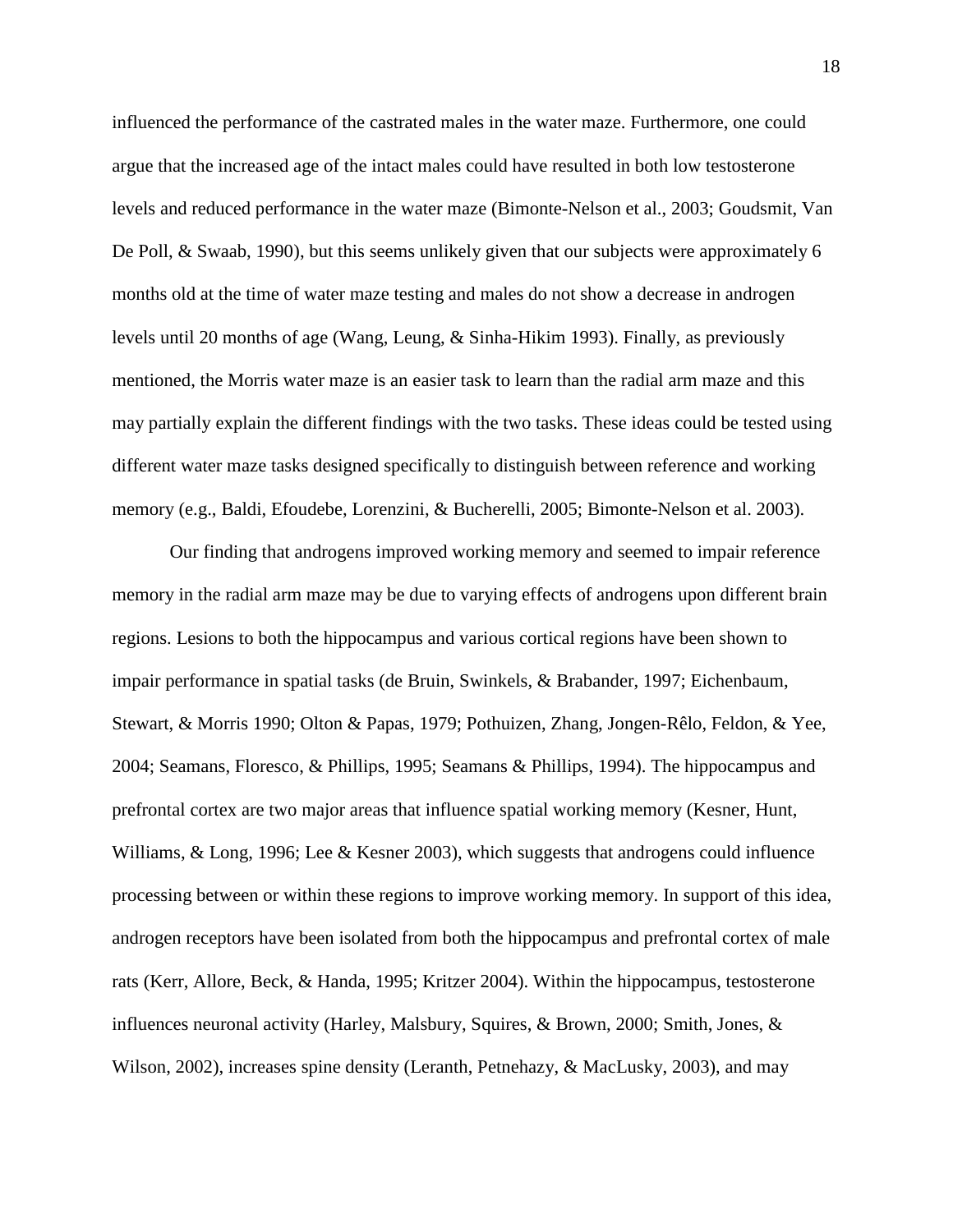increase adult neurogenesis (Spritzer & Galea 2005). In support of our finding that castration improved reference memory, high doses of testosterone injected into the hippocampus were shown to impair reference memory in the water maze (Naghdi et al., 2001; Naghdi, Majlessi, & Bozorgmerhr, 2005).

Although testosterone may influence spatial ability directly, it can also be aromatized to estradiol (Chung & Hu, 2002). Numerous studies conducted with humans and rodents have shown that estradiol can have activational effects on spatial ability among females (e.g., Hampson, 1990; Holmes, Wide, & Galea, 2002; Luine, Richards, Wu, & Beck, 1998; Postma, Winkel, Tuiten, & van Honk, 1999). Some evidence suggests that estradiol can also have activational effects on spatial memory among male rats. Two studies showed that estradiol implants improved working memory among castrated males (Gibbs, 2005; Luine & Rodriguez, 1994). This suggests that our finding that castration impaired working memory may be primarily due to a reduction in estradiol rather than a reduction in androgens. In addition, Gibbs (2005) found that increasing the delay between trials in a working memory version of the T-maze impaired testosterone-implanted males to a lesser degree than among estradiol-implanted males, suggesting that estradiol and testosterone have different effects on working memory. Some past studies suggest that estradiol improves reference memory among males (Packard, Kohlmaier, & Alexander, 1996; Martin, Jones, Simpson, & van den Buuse, 2003), which suggests that our finding that castrates had better reference memory than shams did not involve changes in estadiol levels.

The current study demonstrated that androgens can have activational effects upon spatial working and reference memory among males, and these effects may be part of the physiological cause of the male advantage in many spatial tasks that has been well documented among rodents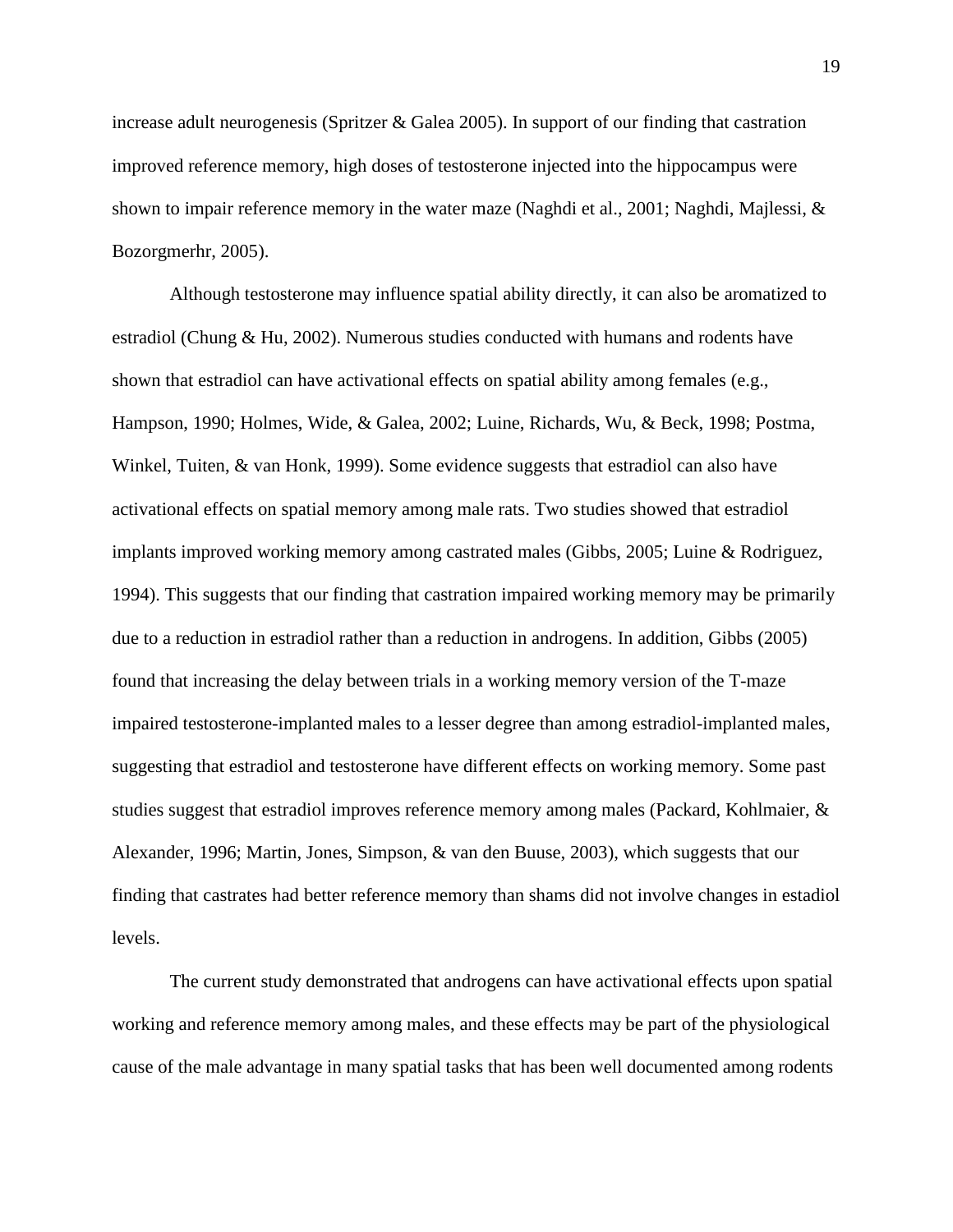and humans. We found that castration impaired working memory in the radial arm maze, which suggests that higher androgen levels in males compared to females may underlie sex differences in spatial working memory. Our results for the effects of castration on reference memory are less clear, but suggest that androgens may impair spatial reference memory. Therefore, it seems unlikely that the male advantage for spatial reference memory is due to activational effects of androgens.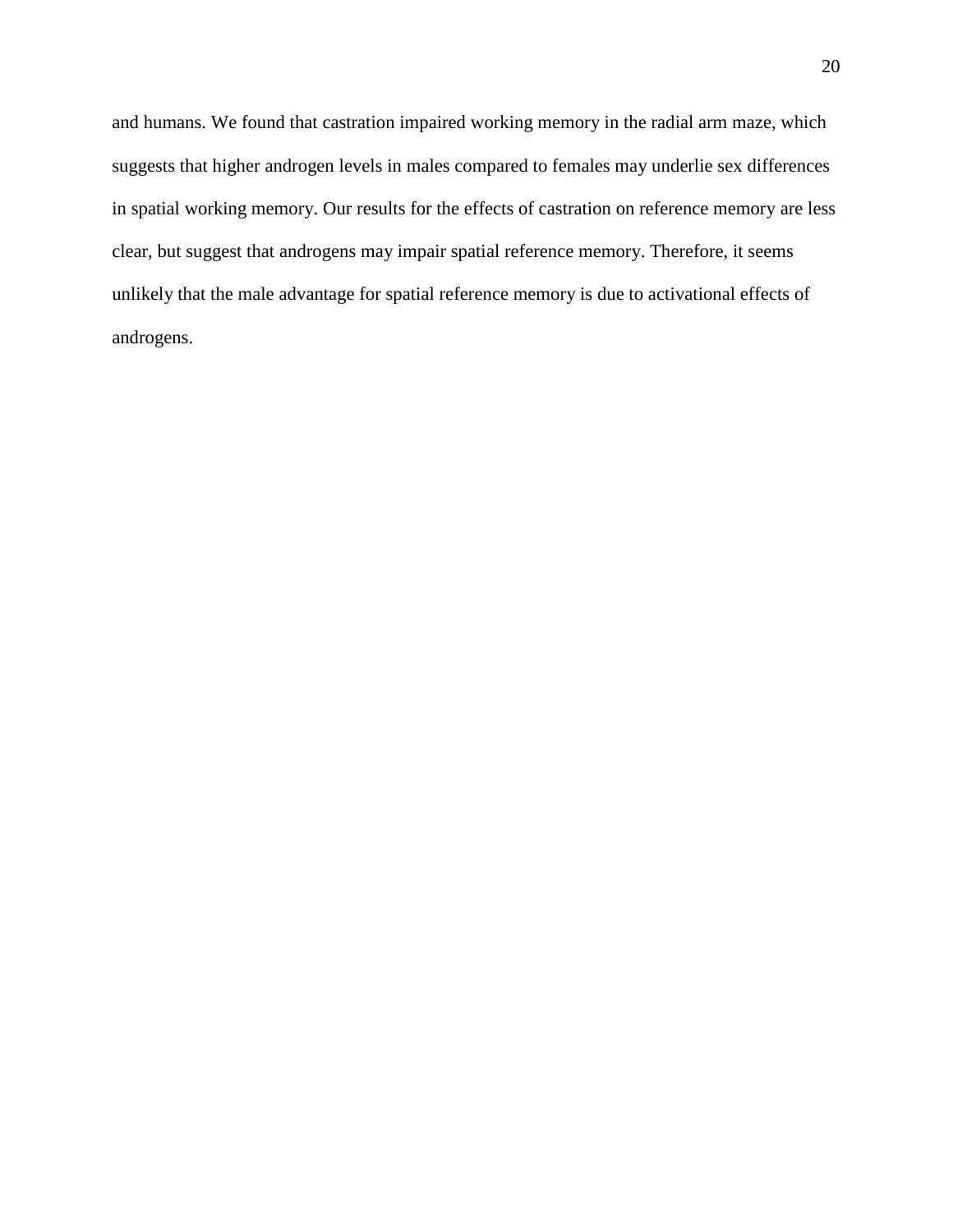# **ACKNOWLEDGEMENTS**

We thank Lucille Hoover and Stephanie Lieblich for technical assistance with behavioral procedures. We also thank Jaspreet Kambo for assistance with surgeries. This work was funded by CIHR and NSERC operating grants to LAMG and a CIHR training grant to MDS.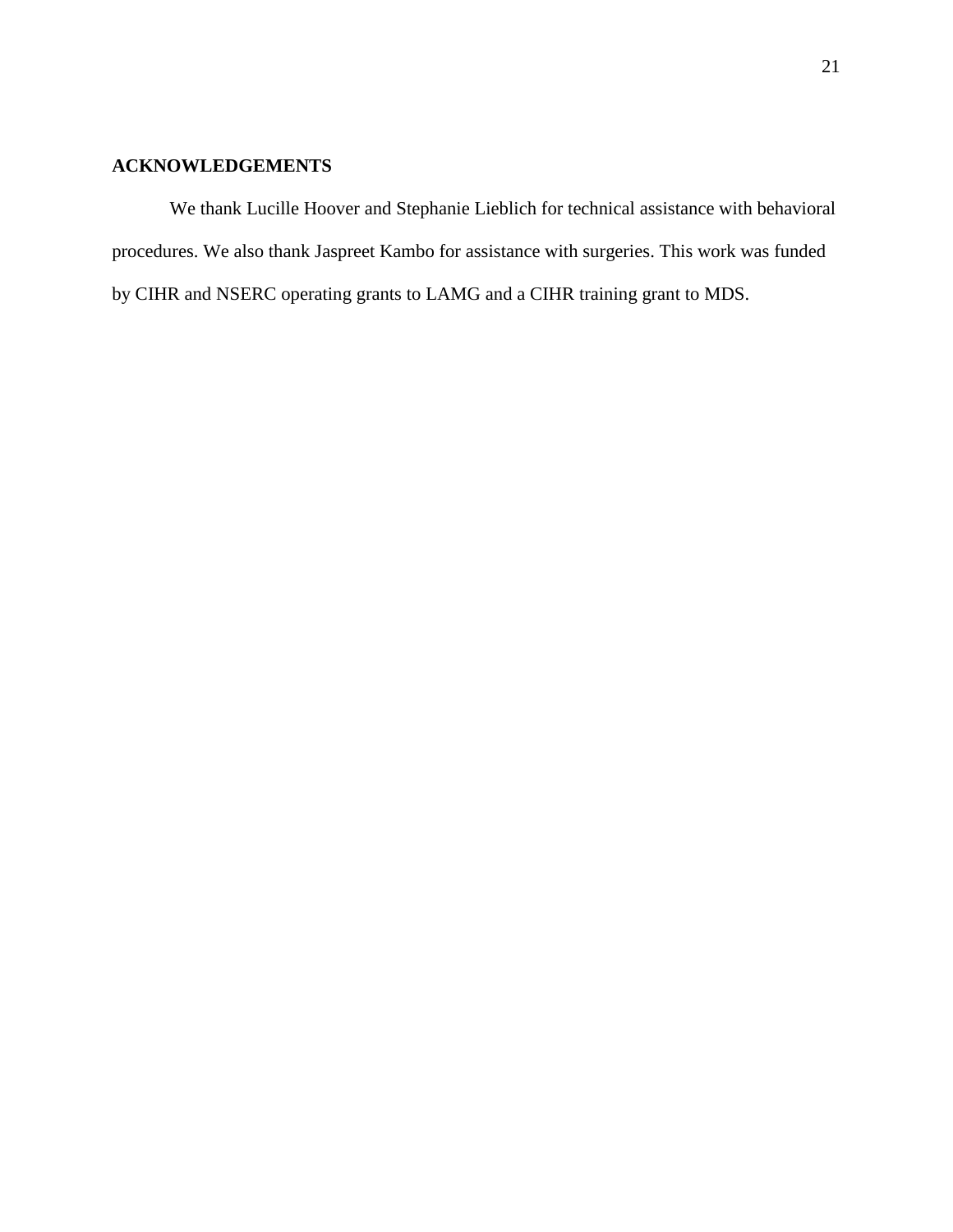- Astur, R. S., Ortiz, M. L., & Sutherland, R. J. (1998). A characterization of performance by men and women in a virtual Morris water task: A large and reliable sex difference. *Behavioral Brain Research,* 93, 185-190.
- Baldi, E., Efoudebe, M., Lorenzini, C.A., & Bucherelli, C. (2005). Spatial navigation in the Morris water maze: Working and long lasting reference memories. *Neuroscience Letters, 378,* 176-180.
- Bimonte-Nelson, H. A., Singleton, R. S., Nelson, M. E., Eckman, C. B., Barber, J., Scott, T. Y., et al. (2003). Testosterone, but not nonarmoatizable dihydrotestosterone, improves working memory and alters nerve growth factor levels in aged male rats. *Experimental Neurology, 181,* 301-312.
- Cherrier, M. M., Asthana S., Plymate, S., Baker, L., Matsumoto, A. M., Peskind, E.,et al. (2001). Testosterone supplementation improves spatial and verbal memory in healthy older men. *Neurology, 57,* 80-88.
- Choi, J., & Silverman, I. (2002). The relationship between testosterone and route-learning strategies in humans. *Brain and Cognition, 50,* 116-120.
- Christiansen, K., & Knussmann, R. (1987). Sex hormones and cognitive functioning in men. *Neuropsychobiology, 18,* 27-37.
- Chung, B., & Hu, M-C. (2002). Androgen biosynthesis and degradation. In C. Chang, & G. Wipple (Eds.), *Androgens and andogen receptor: Mechanisms, functions, and clinical applications* (pp. 1-15). Boston, MA: Kluwer Academic Publishers.
- Collins, D. W., & Kimura, D. (1997). A large sex difference on a two-dimensional mental rotation task. *Behavioral Neuroscience, 111,* 845-849.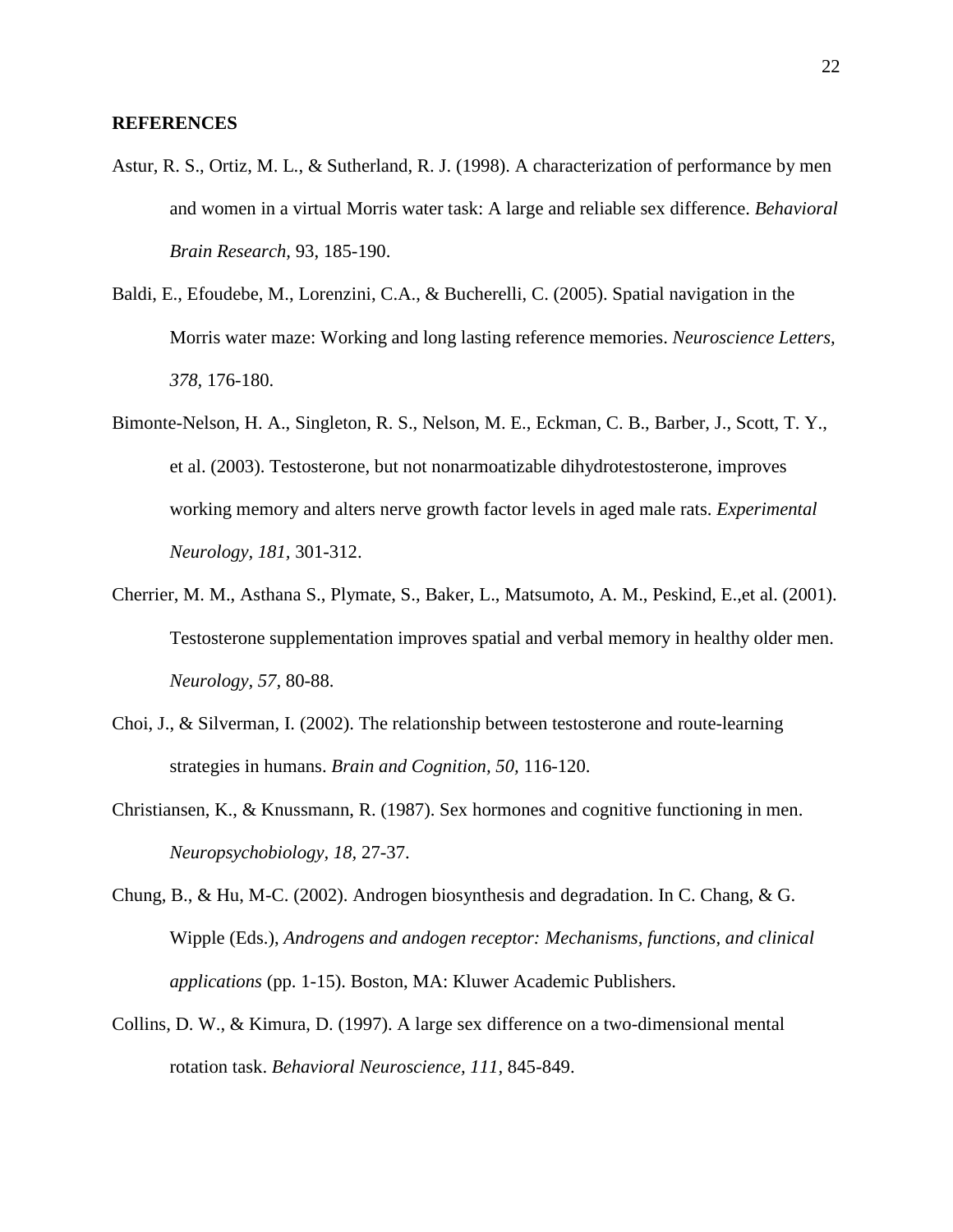- Dabbs, J. M., Chang, E., & Strong, R. A. (1998). Spatial ability, navigation strategy, and geographic knowledge among men and women. *Evolution and Human Behavior, 19,* 89- 98.
- Daniel, J. M., Winsauer, P. J., & Moerschbaecher, J. M. (2003). Castration in rats impairs performance during acquisition of working memory task and exacerbates deficits in working memory produced by scopolamine and mecamylamine. *Psychoneuroendocrinology, 170,* 294-300.
- de Bruin, J. P. C., Swinkels, W. A. M., & de Barbander, J. M. (1997). Response learning of rats in Morris water maze: Involvement of the medial prefrontal cortex. *Behavioral Brain Research, 85,* 47-55.
- Driscoll, I., Hamilton, D. A., Yeo, R. A., Brooks, W. M., & Sutherland, R. J. (2005). Virtual navigation in humans: The impact of age, sex, and hormones on place learning. *Hormones and Behavior, 47,* 326-335.
- Duff, S. D., & Hampson, E. (2001). A sex difference on a novel spatial working memory task in humans. *Brain and Cognition,* 47, 470-493.
- Eichenbaum, H., Stewart, C. & Morris, R. G. M. (1990). Hippocampal representation in place learning. *Journal of Neuroscience, 10,* 3531-3542.
- Galea, L. A. M., Kavaliers, M., & Ossenkopp, K.-P. (1996). Sexually dimorphic spatial learning in meadow voles *Microtus pennsylvanicus* and deer mice *Peromyscus maniculatus*. *Journal of Experimental Biology, 199,* 195-200.
- Galea, L. A. M., & Kimura, D. (1993). Sex differences in route-learning. *Personality and Individual Differences, 14,* 53-65.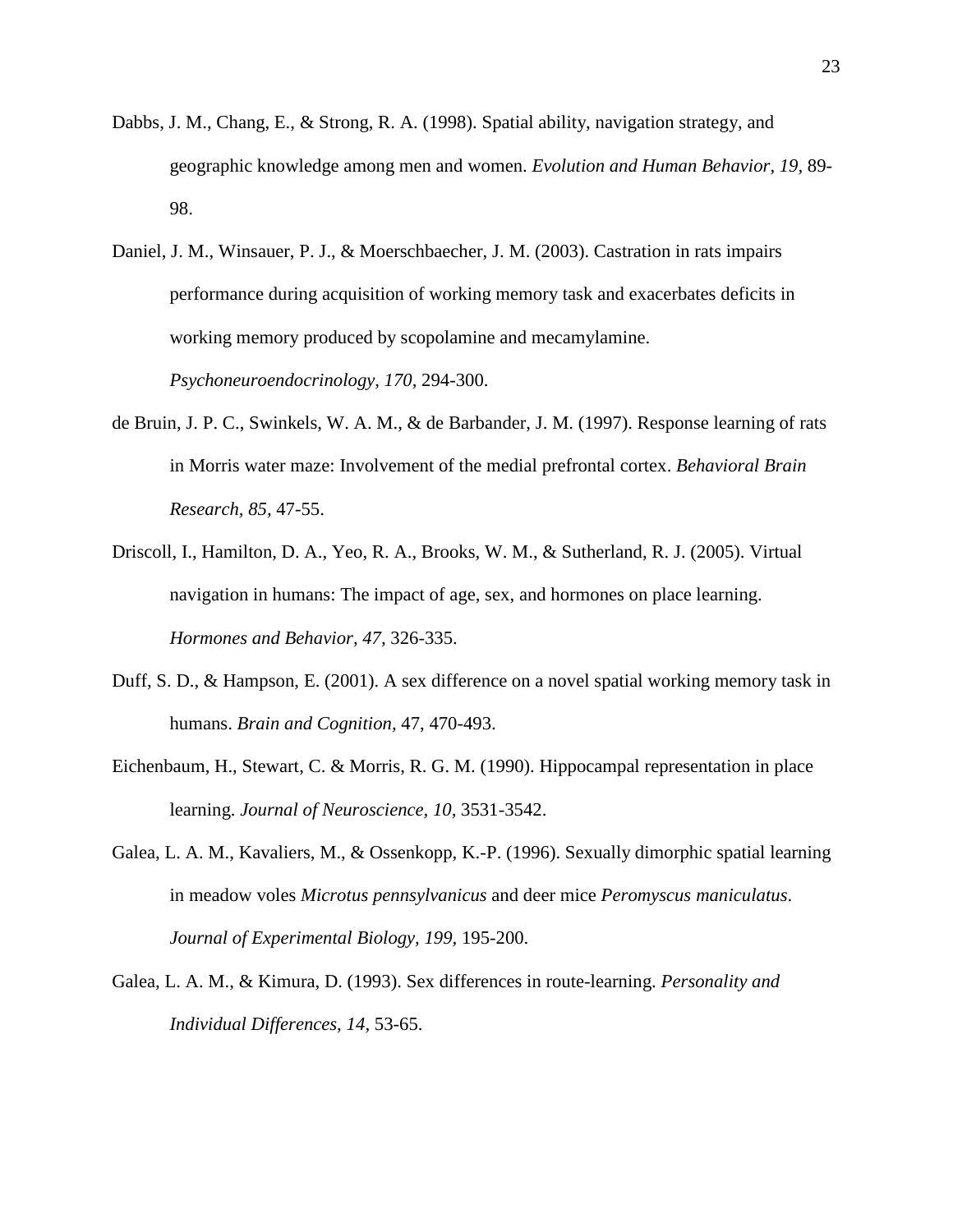- Gaulin, S. J. C., & FitzGerald, R. W. (1986). Sex differences in spatial ability: An evolutionary hypothesis and test. *The American Naturalist, 127,* 74-88.
- Gibbs, R. B. (2005). Testosterone and estradiol produce different effects on cognitive performance in male rats. *Hormones and Behavior, 48,* 268-277.
- Gouchie, C., & Kimura, D. (1991). The relationship between testosterone levels and cognitive ability patterns. *Psychoneuroendocrinoogy, 16,* 323-334.
- Goudsmit, E., Van De Poll, N. E., & Swaab, D. F. (1990). Testosterone fails to reverse spatial memory decline in aged rats and impairs retention in young and middle-aged animals. *Behavioral and Neural Biology, 53,* 6-20.
- Gresack, J. E., & Frick, K. M. (2003). Male mice exhibit better spatial working and reference memory than females in a water-escape radial arm maze task. *Brain Research, 982,* 98- 107.
- Gupta, D., Rager, K., Zarzycki, J., & Eichner, M. (1975). Levels of luteinizing hormones, follicle stimulating hormone, testosterone and dihydrotestosterone in the ciculation of sexually maturing intact male rats and after orchidectomy and experimental bilateral cryptoorchidism. *Journal of Endocrinology, 66,* 183-193.
- Hampson, E. (1990). Estrogen-related variations in human spatial and articulatory-motor skills. *Psychoneuroendocrinology, 15,* 97-111.
- Hampson, E. (2000). Sexual differentiation of spatial functions in humans. In A. Matsumoto (Ed.), *Sexual differentiation of the brain* (pp. 279-300). Boca Raton, FL: CRC Press.
- Harley, C. W., Malsbury, C. W., Squires, A., & Brown, R. A. M. (2000). Testosterone decreases CA1 plasticity in vivo in gonadectomized male rats. *Hippocampus, 10,* 693-697.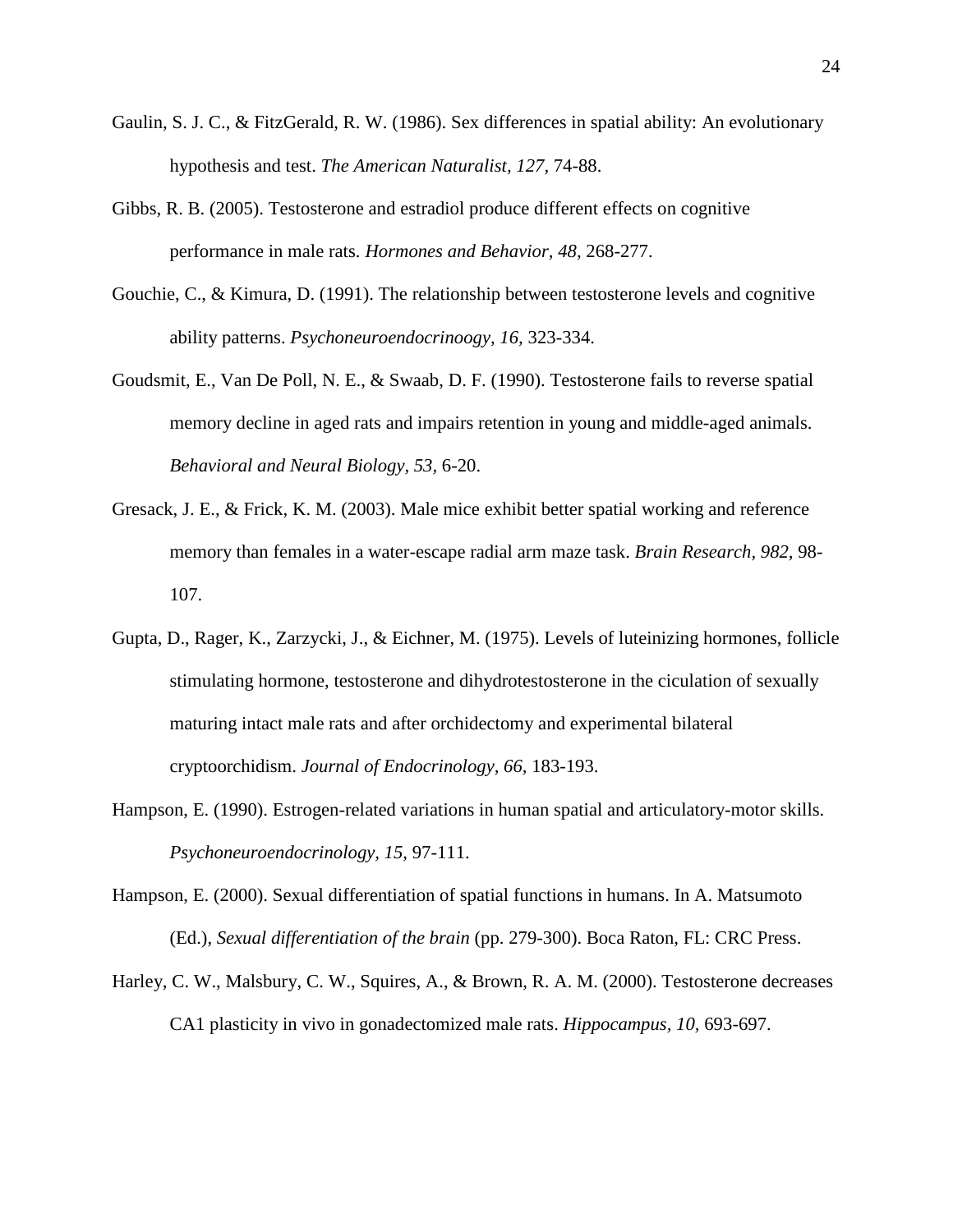Hines, M., Fane, B.A., Pasterski, V. L., Mathews, G.A., Conway, G. S., & Brook, C. (2003). Spatial abilities following prenatal androgen abnormality: targeting and mental rotations performance in indviduals with congenital adrenal hyperplasia.

*Psychoneuroendocrinology, 28,* 1010-1026.

- Hodges, H. (1996). Maze procedures: the radial-arm and water maze compared. *Cognitive Brain Research, 3,* 167-181.
- Holding, C. S., & Holding, D. H. (1988). Acquisition of route network knowledge by males and females. *The Journal of General Psychology, 116,* 29-41.
- Holmes, M. M., Wide, J. K., & Galea, L. A. M. (2002). Low levels of estradiol facilitate, whereas high levels of estradiol impair, working memory performance on the radial arm maze. *Behavioral Neuroscience, 116,* 928-934.
- Hooven, C. K., Chabris, C. F., Ellison, P. T., & Kosslyn, S. M. (2004). The relationship of male testosterone to components of mental rotation. *Neuropsychologia, 43,* 782-790.
- Isgor, C. & Sengelaub, D. R. (1998). Prenatal gonadal steroids affect adult spatial behavior, CA1 and CA3 pyramidal cell morphology in rats. *Hormones and Behavior, 34,* 183-198.
- Janowky, J. S., Oviatt, S. K., & Orwoll, E. S. (1994). Testosterone influences spatial cognition in older men. *Behavioral Neuroscience, 108,* 325-332.
- Jonasson, Z. (2005). Meta-analysis of sex differences in rodent models of learning and memory: A review of behavioral and biological data. *Neuroscience and Biobehavioral Reviews, 28,* 811-825.
- Jones, B. A., & Watson, N. V. (2005). Spatial memory performance in androgen insensitive male rats. *Physiology and Behavior, 85,* 135-141.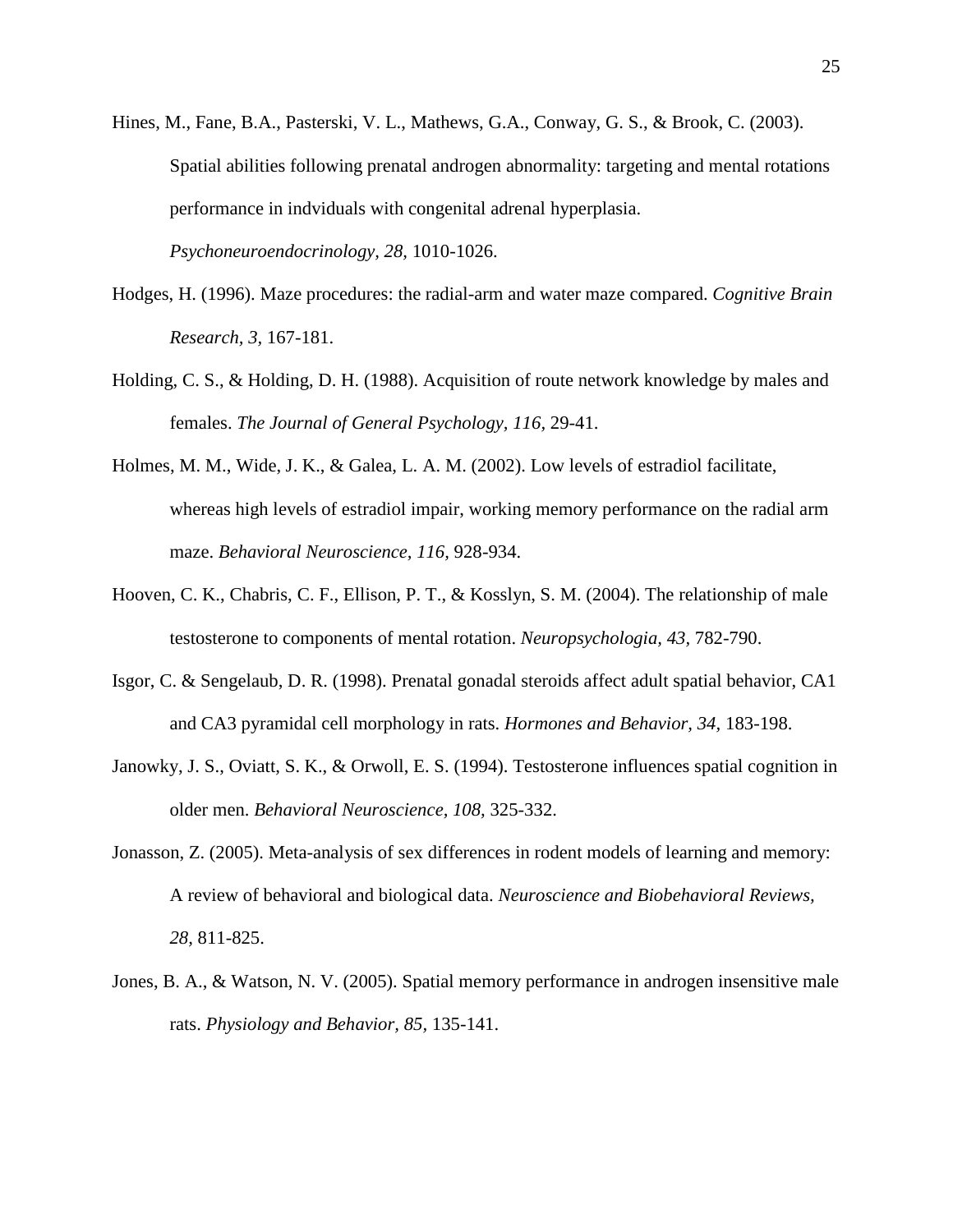- Kerr J. E., Allore R. J., Beck S. G., & Handa, R. J. (1995). Distribution and hormonal regulation of androgen receptor (AR) and AR messenger ribonucleic acid in the rat hippocampus. *Endocrinology, 136,* 3213-3221.
- Kesner, R. P., Hunt, M. E., Williams, J. M., & Long, J. M. (1996). Prefrontal cortex and working memory for spatial response, spatial location, and visual object information in the rat. *Cerebral Cortex, 6,* 311-318.
- Khalil, R., King, M. A., & Soliman, M. R. I. (2005). Testosterone reverses ethanol-induced deficit in spatial reference memory in castrated rats. *Pharmacology, 75,* 87-92.
- Kritzer, M. (2004). The distribution of immunoreactivity for intracellular androgen receptors in the cerebral cortex of hormonally intact adult male and female rats: Localization in pyramidal neurons making corticocotical connections. *Cerebral Cortex, 14,* 268-280.
- Kritzer, M. F., McLaughlin, P. J., & Smirlis, T. (2001). Gonadectomy impairs T-maze acquisition in adult male rats. *Hormones and Behavior, 39,* 167-174.
- Lee, I., & Kesner, R. P. (2003). Time-dependent relationship between dorsal hippocampus and the prefrontal cortex in spatial memory. *Journal of Neuroscience, 223,* 1517-1523.
- Leranth, C., Petnehazy, O., & MacLusky, N. J. (2003). Gonadal hormones affect spine synaptic density in the CA1 hippocampal subfield of male rats. *The Journal of Neuroscience, 23,* 1588-1592.
- Linn, M. C., & Petersen, A. C. (1985). Emergence and characterization of sex differences in spatial ability: A meta-analysis. *Child Development, 56,* 1479-1498.
- Luine, V. N., Richards, S. T., Wu, V. Y., & Beck, K. D. (1998). Estradiol enhances learning and memory in a spatial memory task and effects levels of monoaminergic neurotransmitters. *Hormones and Behavior, 34,* 149-162.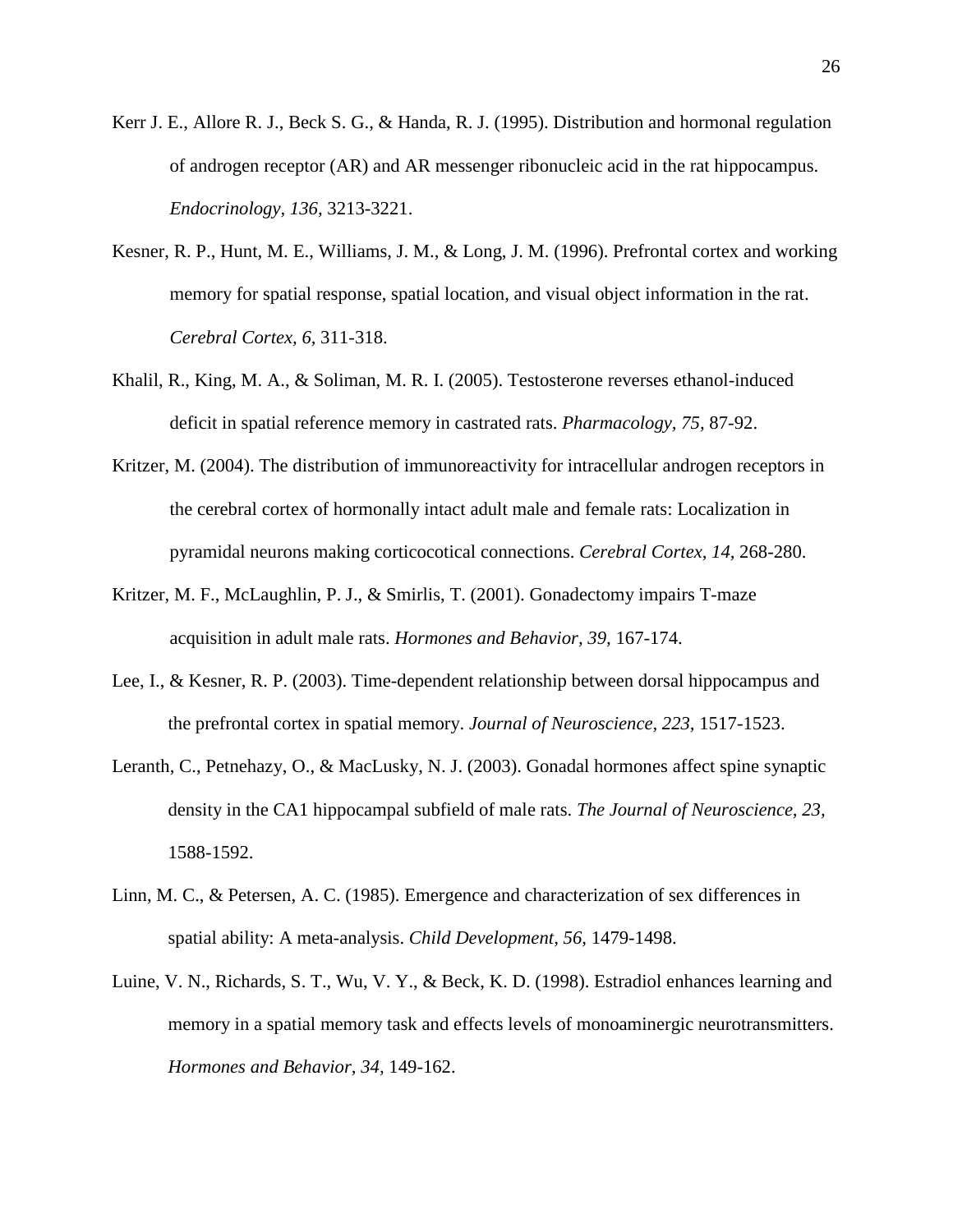- Luine, V., & Rodriguez, M. (1994). Effects of estradiol on radial arm maze performance of young and aged rats. *Behavioral and Neural Biology, 62,* 230-236.
- Martin, S., Jones, M., Simpson, E., & van den Buuse, M. (2003). Impaired spatial reference memory in aromatse-deficient (ArKO) mice. *Neuroreport, 14,* 1979-1982.
- McKeever, W. F., & Deyo, R. A. (1990). Testosterone, dihydrotestosterone, and spatial task performance of males. *Bulletin of the Psychonomic Society, 28,* 305-308.
- McKeever, W. F., Rich, D. A., Deyo, R. A., & Conner, R. L. (1987). Androgens and spatial ability: Failure to find a relationship between testosterone and ability measures. *Bulletin of the Psychonomic Society,* 25, 438-440.
- Moffat, S. D., & Hampson, E. (1996). A curvilinear relationship between testosterone and spatial cognition in humans: Possible influence of hand preference. *Psychoneuroendocrinology, 21,* 323-337.
- Moffat, S. D., Hampson, E., & Hatzipantelis, M. (1998). Navigation in a "virtual" maze: sex differences and correlation with psychometric measures of spatial ability in humans. *Evolution and Human Behavior, 19,* 73-87.
- Naghdi, N., Majlessi, N., Bozorgmehr, T. (2005). The effect of intrahippocampal injection of testosterone enanthate (an androgen receptor agonist) and anisomycin (protein synthesis inhibitor) on spatial learning and memory in adult male rats. *Behavioral Brain Research, 156,* 263-268.
- Naghdi, N., Nafisy, N., & Majlessi, N. (2001). The effects of intrahippocampal testosterone and flutamide on spatial localization in the Morris water maze. *Brain Research, 897,* 44-51.
- Neave, N., Menaged, M., & Weightman, D. R. (1999). Sex differences in cognition: the role of testosterone and sexual orientation. *Brain and Cognition, 41,* 245-262.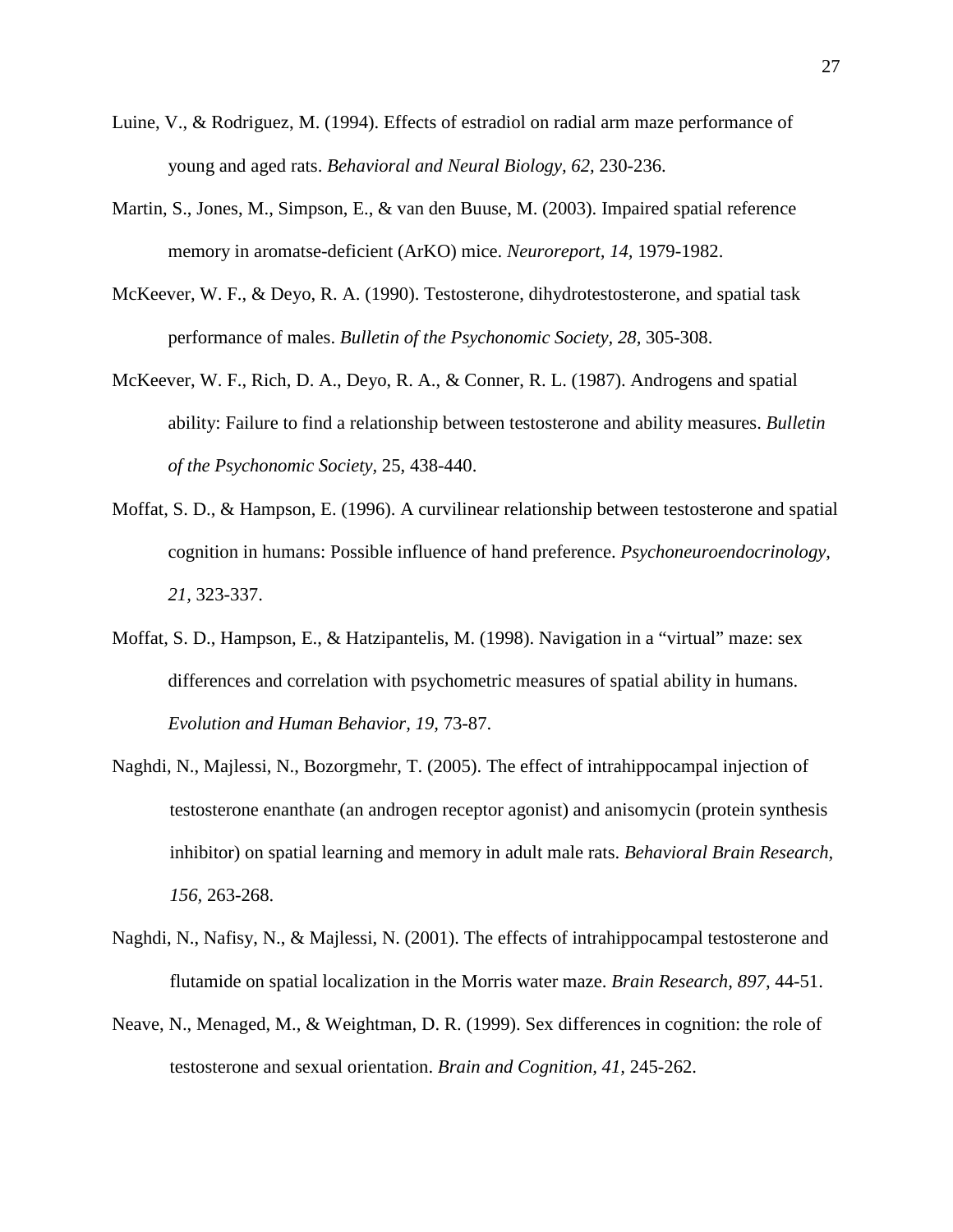- Nyborg, H. (1983). Spatial ability in men and women: Review and new theory. *Advances in Behavior Research and Theory, 5,* 89-140.
- Olton, D. S., & Papas, B. C. (1979). Spatial memory and hippocampal function. *Neuropsychologia, 17,* 669-682.
- Packard, M. G., Kohlmaier, J. R., & Alexander, G. M. (1996). Posttraining intrahippocampal estradiol injections enhance spatial memory in male rats: Interaction with cholinergic systems. *Behavioral Neuroscience, 110,* 626-632.
- Parsons, T. D., Larson, P., Kratz, K., Thiebaux, M., Bluestein, B., Buckwalter, J. G., et al. (2004). Sex differences in mental rotation and spatial rotation in a virtual environment. *Neuropsychologia, 42,* 555-562.
- Perrot-Sinal, T. S., Kostenuik, M. A., Ossenkopp, K.-P., & Kavaliers, M. (1996). Sex differences in performance in the Morris water maze and the effect of initial nonstationary hidden planform training. *Behavioral Neuroscience, 110,* 1309-1320.
- Postma, A., Jager, G., Kessels, R. P. C., Koppeschaar, H. P. F., & van Honk, J. (2004). Sex differences for selective forms of spatial memory. *Brain and Cognition, 54,* 24-34.
- Postma, A., Winkel, J., Tuiten, A., & van Honk, J. (1999). Sex differences and menstrual cycle effects in human spatial ability. *Psychoneuroendocrinology, 24,* 175-192.
- Pothuizen, H. H., Zhang, W.-N., Jongen- Rêlo, A. L., Feldon, J., & Yee, B. K. (2004). Dissociation of function between the dorsal and the ventral hippocampus in spatial learning abilities of the rat: a within-subject, within-task comparison of reference and working memory. *European Journal of Neuroscience, 19,* 705-712.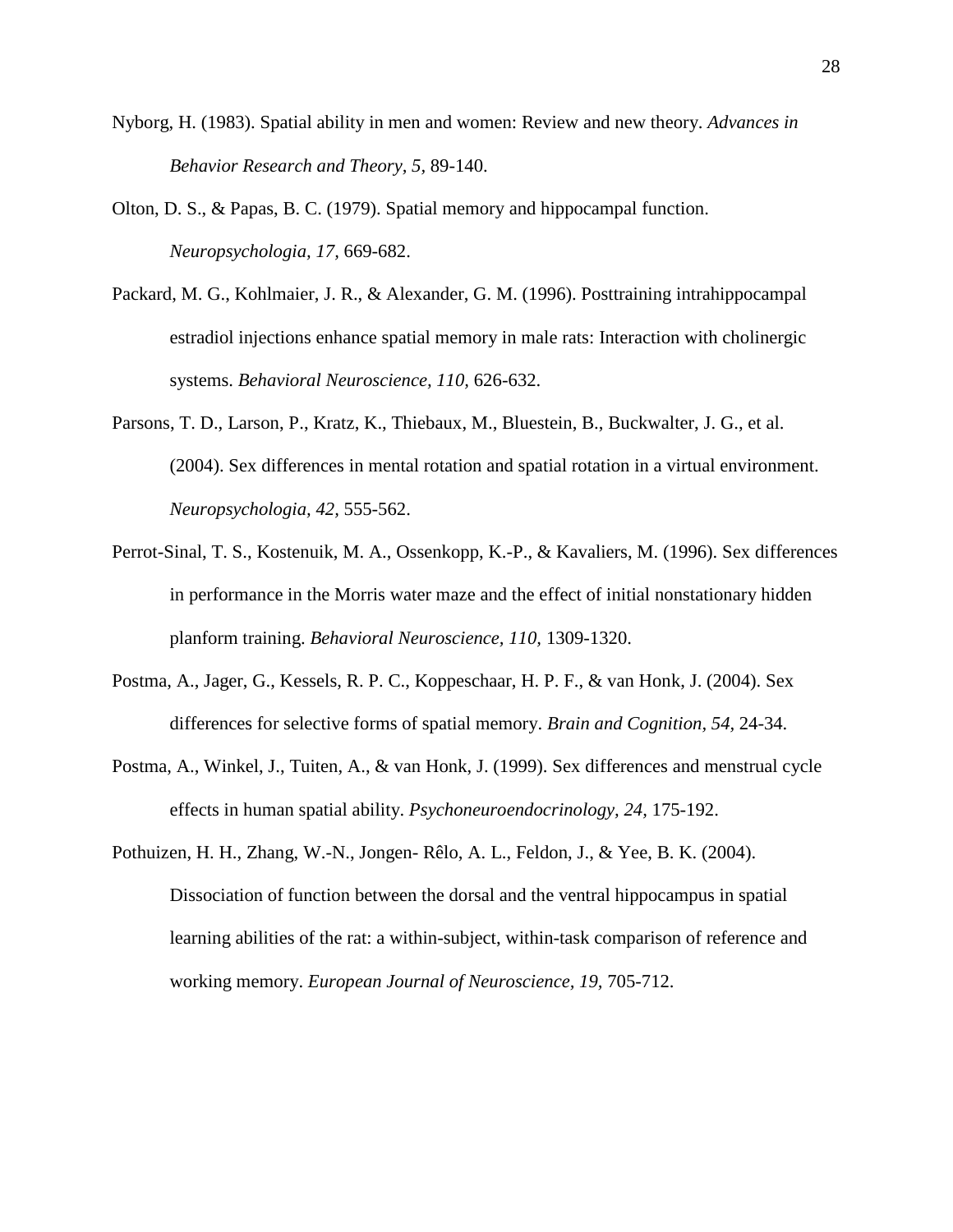- Roof, R.L. (1993). Neonatal exogenous testosterone modifies sex difference in radial arm and Morris water maze performance in prepubescent and adult rats. *Behavioural Brain Research, 53,* 1-10.
- Roof, R. L., & Havens , M.D. (1992). Testosterone improves maze performance and induces development of a male hippocampus in females. *Brain Research, 572,* 310-313.
- Sandstrom, N. J., Kim, J. H., & Wasserman, M. A. (2005). Testosterone modulates performance on spatial working memory task in male rats. *Hormones and Behavior, 50,* 18-26.
- Seamans, J. K., Floresco, S. B., & Phillips, A. G. (1995). Functional differences between the prelimbic and anterior cingulated regions of the rat prefrontal cortex. *Behavioral Neuroscience, 109,* 1063-1073.
- Seamans, J. K., & Phillips, A. G. (1994). Selective memory impairments produced by transient lidocaine-induced lesions of the nucleus acumens in rats. *Behavioral Neuroscience, 108,*  456-468.
- Seymore, P., Dou, H., & Juraska, J. M. (1996). Sex differences in radial maze performance: influence of rearing environment and room cues. *Psychobiology, 24,* 33-37.
- Silverman, I., Eals, M. (1992). Sex difference n spatial abilities: Evolutionary theory and data. In J. Barkow, L. Cosmides, & J. Tooby (Eds.), The adapted mind: Evolutionary psychology and the generation of culture (pp. 533-549). Oxford, UK: Oxford University Press.
- Silverman, I., Kastuk, D., Choi, J., & Phillips, K. (1999). Testosterone levels and spatial ability in men. *Psychoneuroendocrinology, 24,* 813-822.
- Smith, M. D., Jones, L. S., & Wilson, M. A. (2002). Sex differences in hippocampal slice excitability: Role of testosterone. *Neuroscience, 109,* 517-530.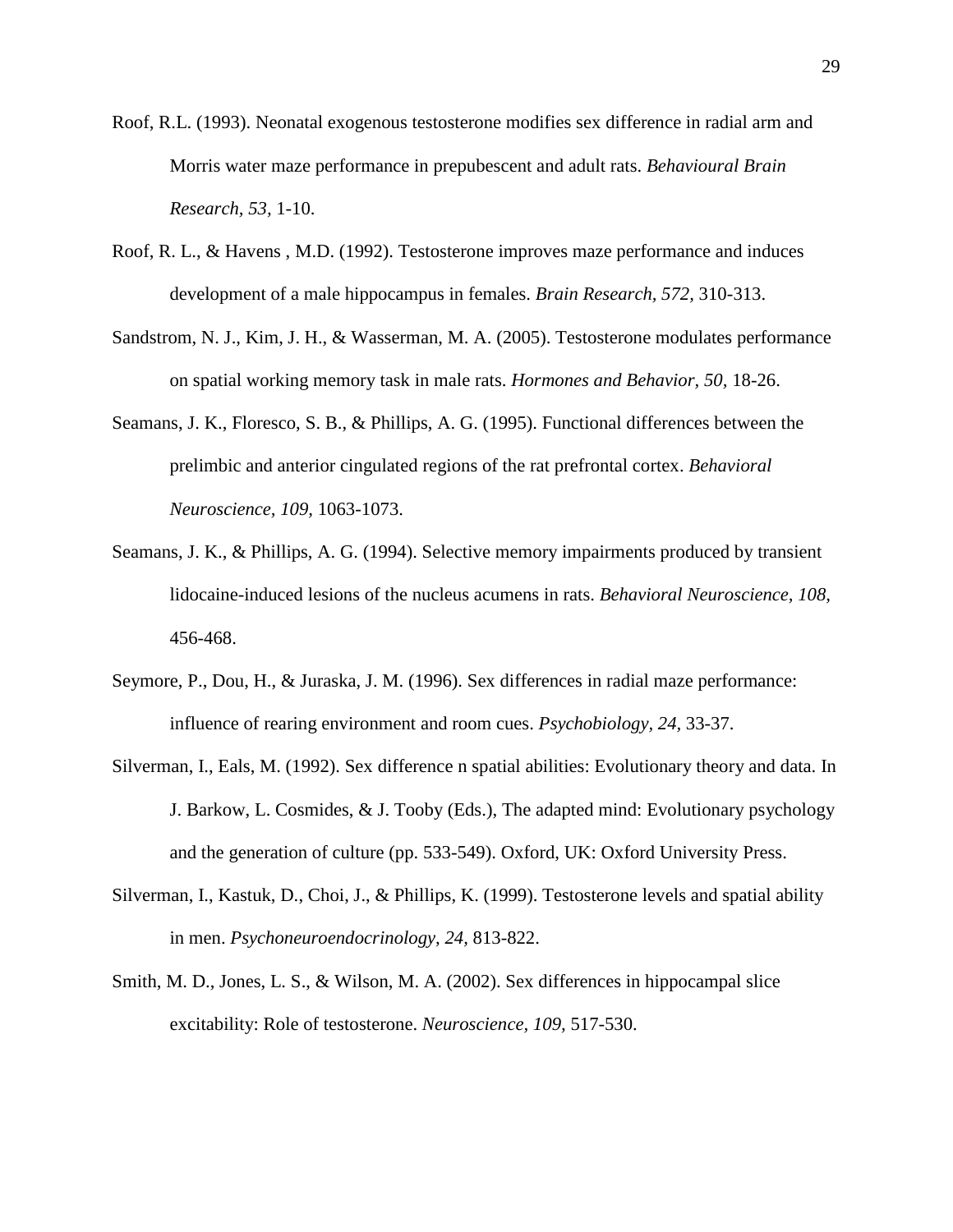- Spritzer, M. D., & Galea, L. A. M. (2005). Androgens enhance cell survival but not cell proliferation in adult male rats. *Hormones and Behavior, 48,* 129.
- Stefani, M. R., & Moghaddam, B. (2005). Systemic and prefrontal cortical NMDA receptor blockade differentially affect discrimination learning and set-shift ability in rats. *Behavioral Neuroscience, 119,* 420-428.
- van Haaren, R., van Hiest, A., & Heinsbroek, R. P. W. (1990). Behavioral differences between male and female rats: Effects of gonadal hormones on learning and memory. *Neuroscience & Biobehavioral Reviews, 14,* 23-33.
- van Hest, A., van Haaren, F., van de Poll, N. E. (1989). Perseverative responding in male and female Wistar rats: Effects of gonadal hormones. *Hormones and Behavior, 23,* 57-67.
- Voyer, D., Voyer, S., & Bryden, M. P. (1995). Magnitude of sex differences in spatial abilities: A meta-analysis and consideration of critical variables. *Psychological Bulletin, 117,* 250- 270.
- Wang, C., Leung, A., & Sinha-Hikim, A. P. (1993). Reproductive aging in the male brown-Norway rat: A model for the human. *Endocrinology, 133,* 2773-2781.
- Williams, C. L., Barnett, A. M., & Meck, W. H. (1990). Organizational effects of early gonadal secretions on sexual differentiation in spatial memory. *Behavioral Neuroscience, 104,*  84-97.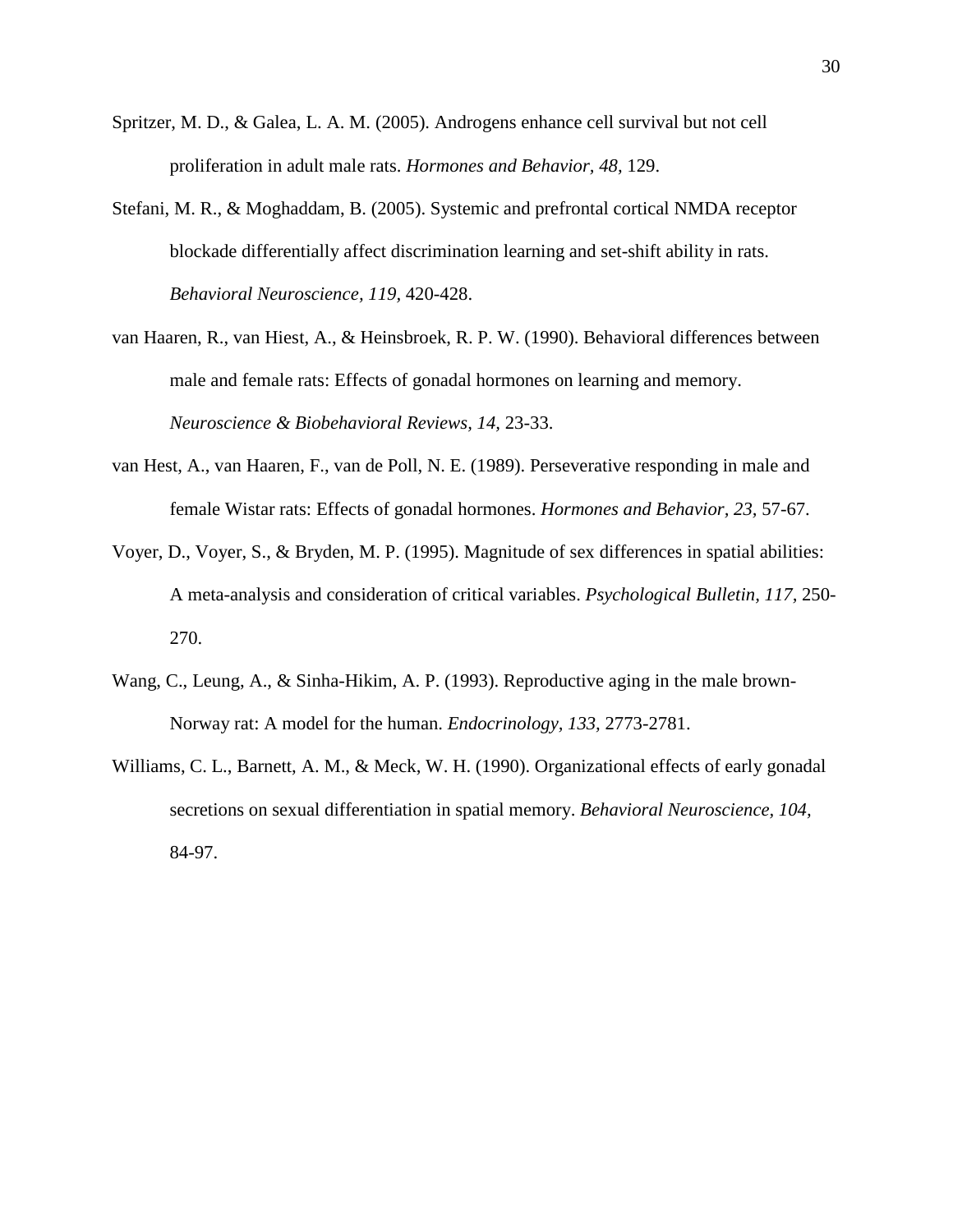**Fig. 1.** Mean number  $(\pm$  *SEM*) of RME (A) and WME (B) performed by castrated  $(n = 8)$  and sham-castrated ( $n = 7$ ) male rats during 5-day blocks over 30 days of testing on the radial arm maze. There was a trend for shams to commit more RME than castrates, and castrates committed more WME than did shams.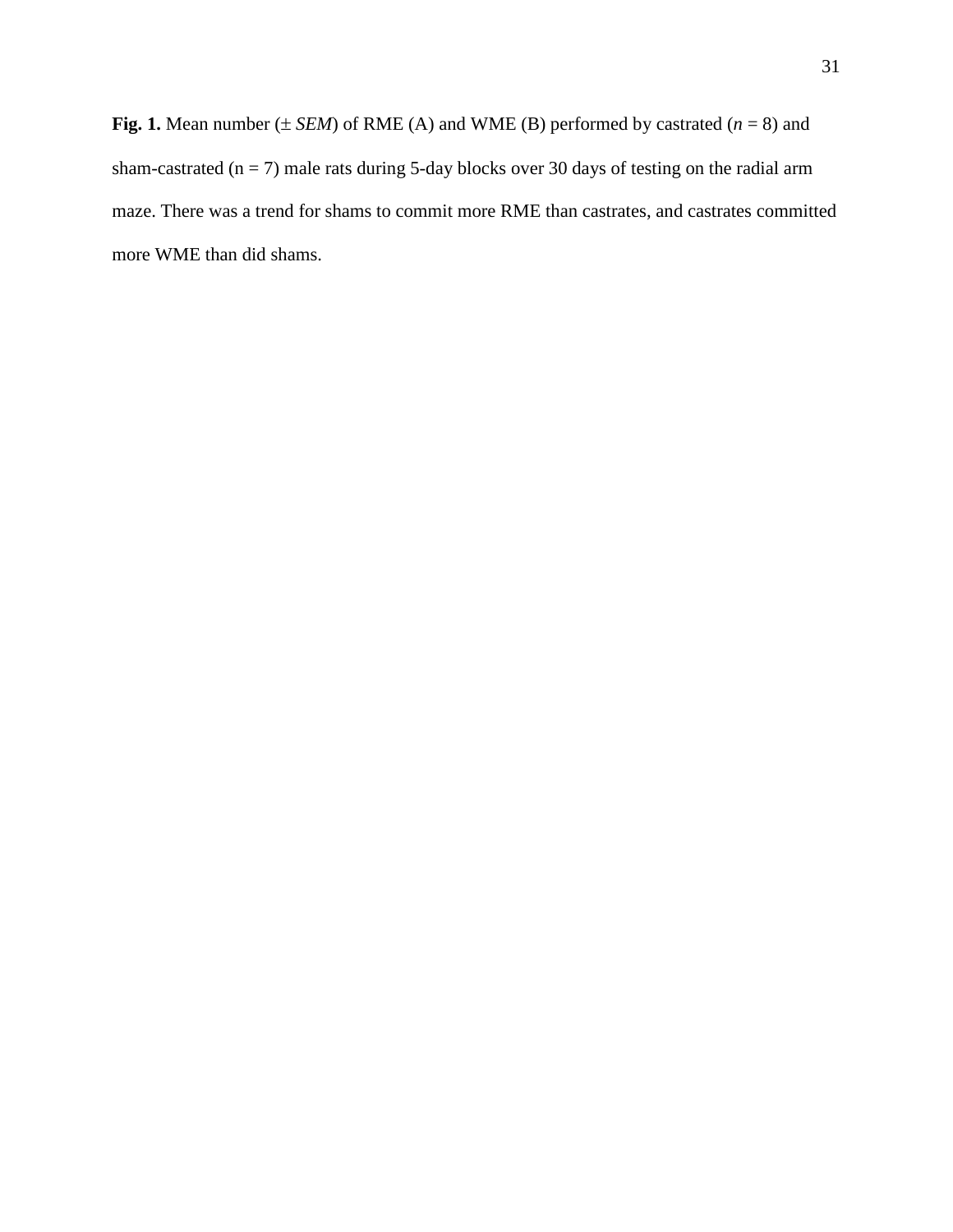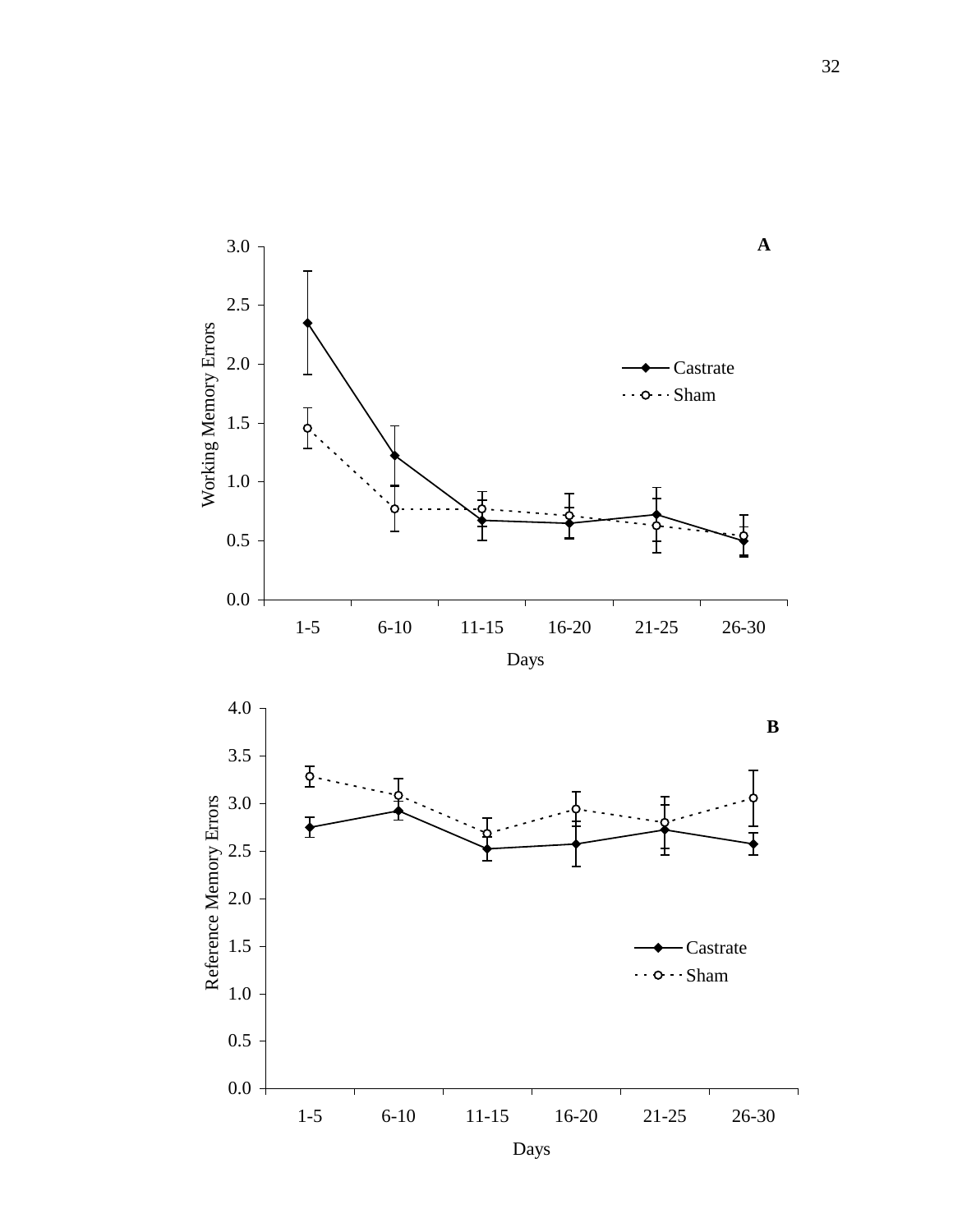**Fig. 2.** Mean percentage (± *SEM*) of first arm choices that were correct for male rats during 5 day blocks over 30 days of testing on the radial arm maze. An incorrect choice for the first arm entry was a RME. No differences were found between castrated and shams, and none of the 5 day blocks differed from chance level shown by dashed line (50% correct).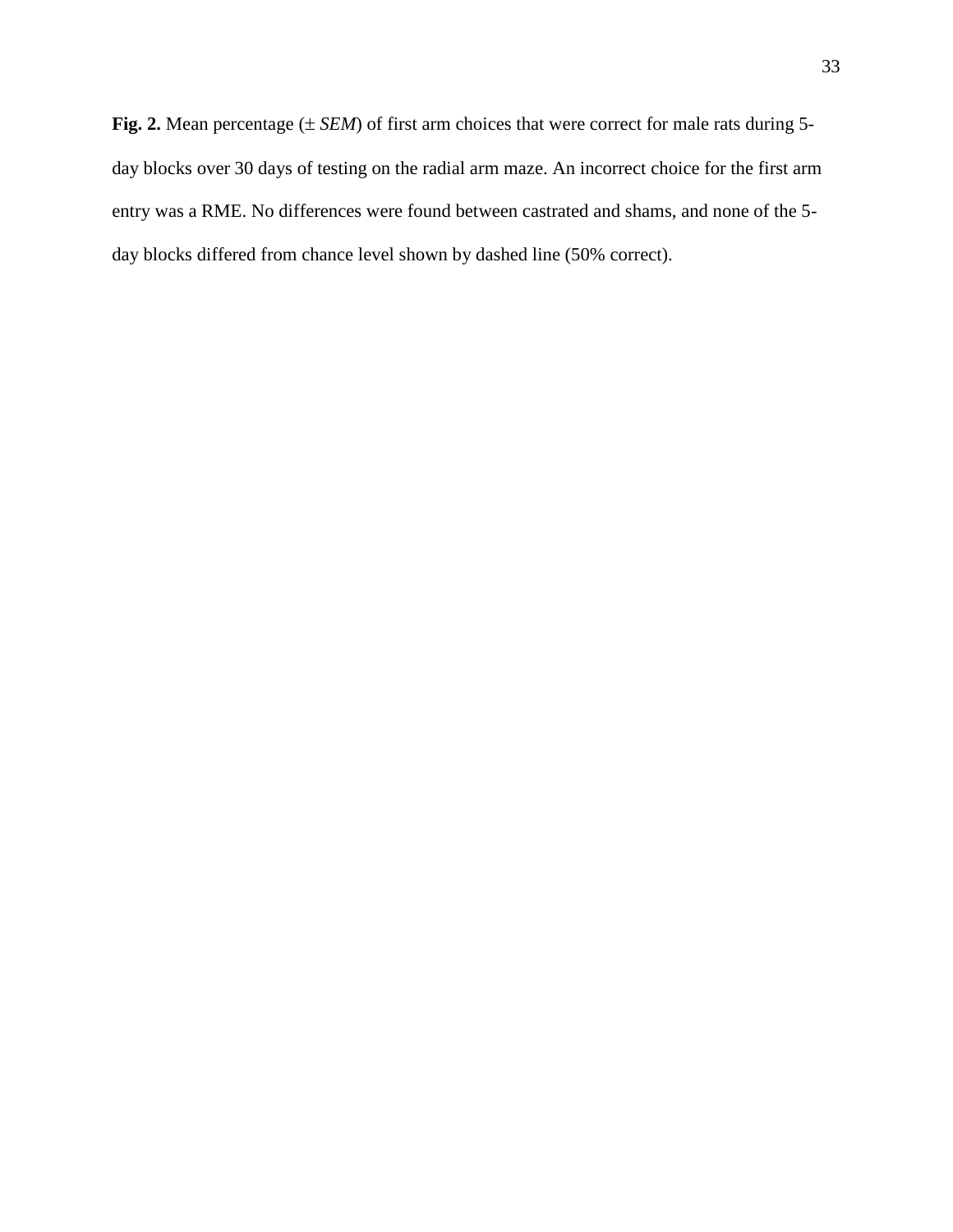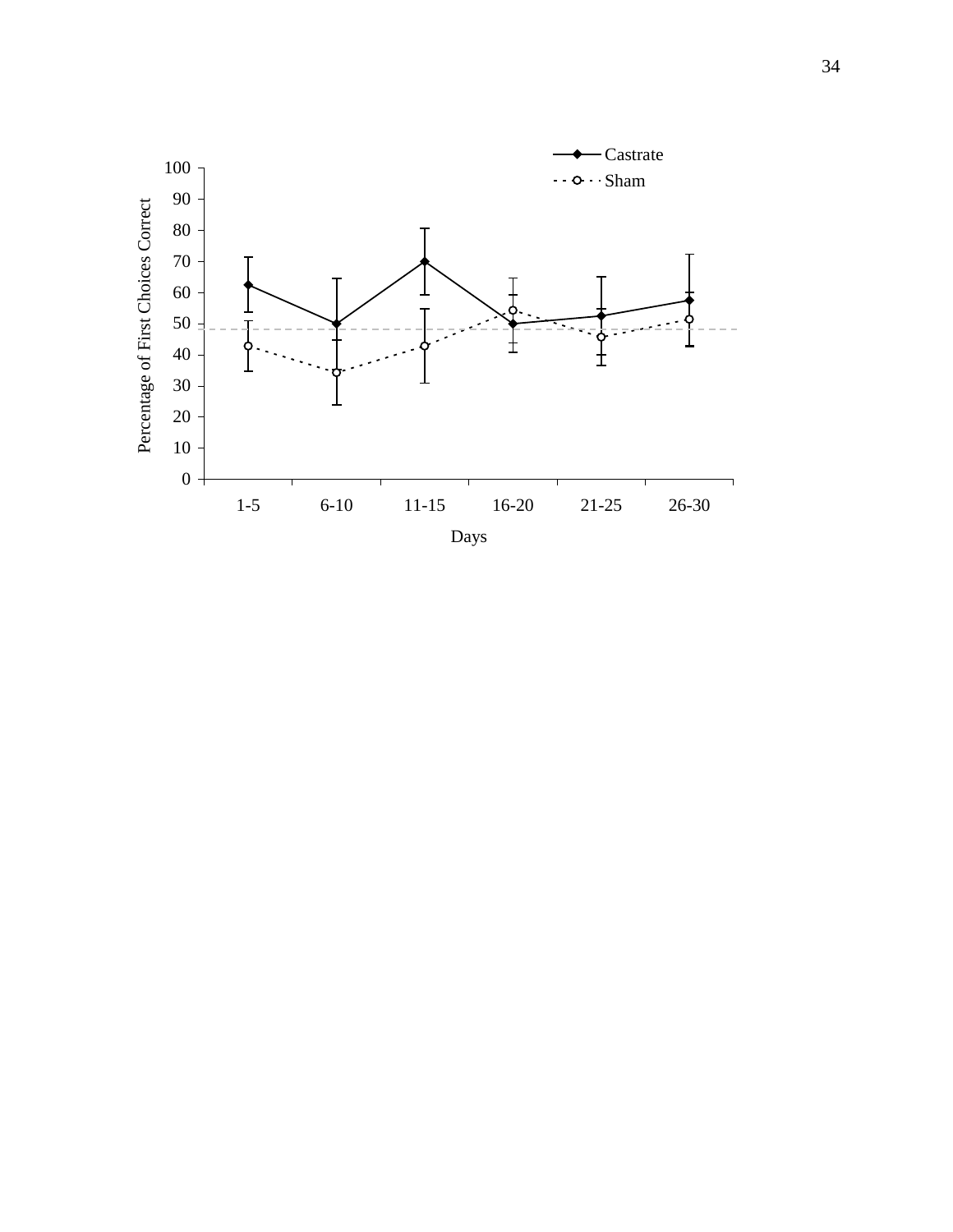**Fig. 3.** Total number  $(+$  *SEM* $)$  of WME and RME committed by castrated  $(n = 8)$  and shamcastrated  $(n = 7)$  male rats over 30 days of testing on the radial arm maze. Shams committed more total RME than did castrates, and there was a trend for castrates to commit more total WME than shams.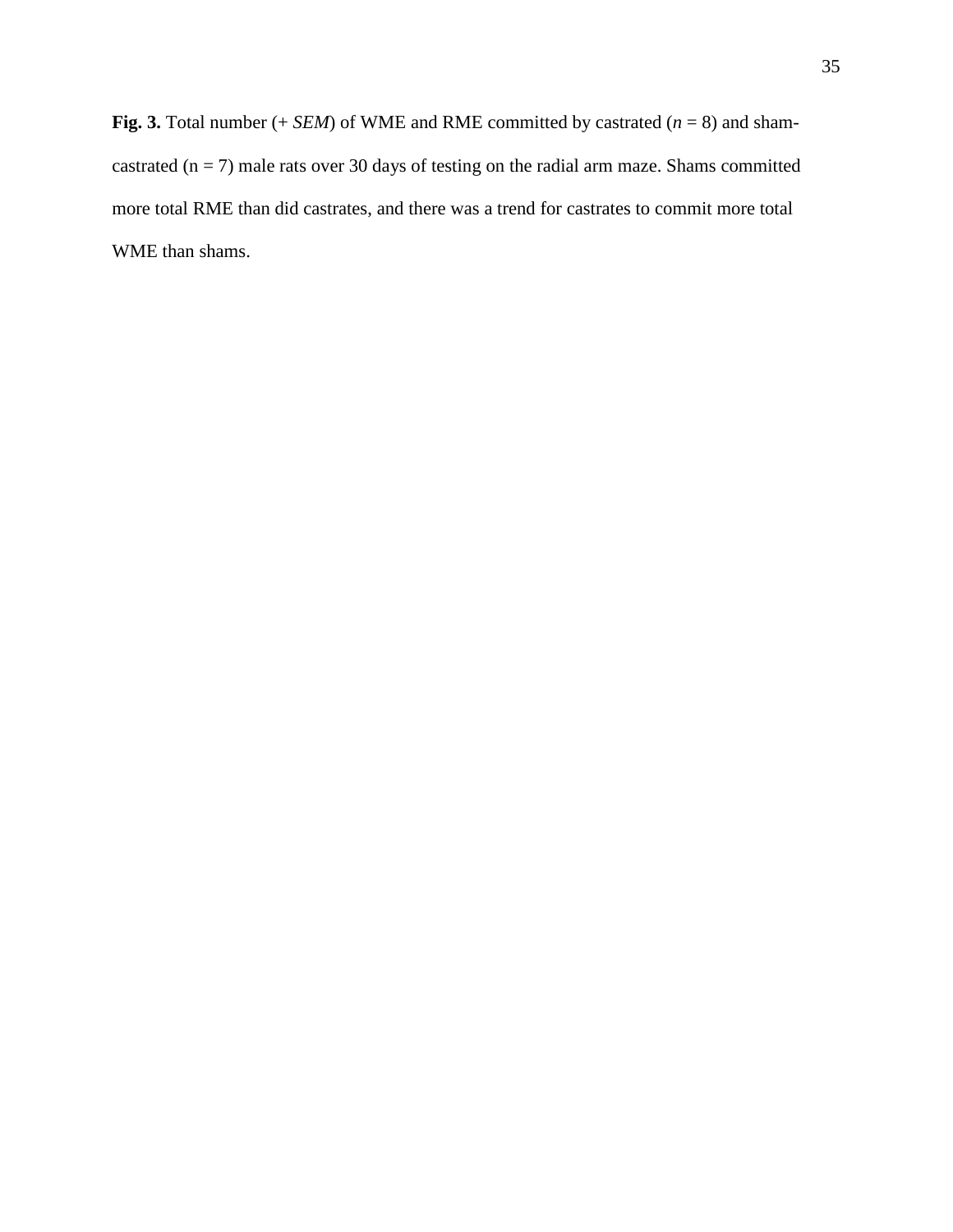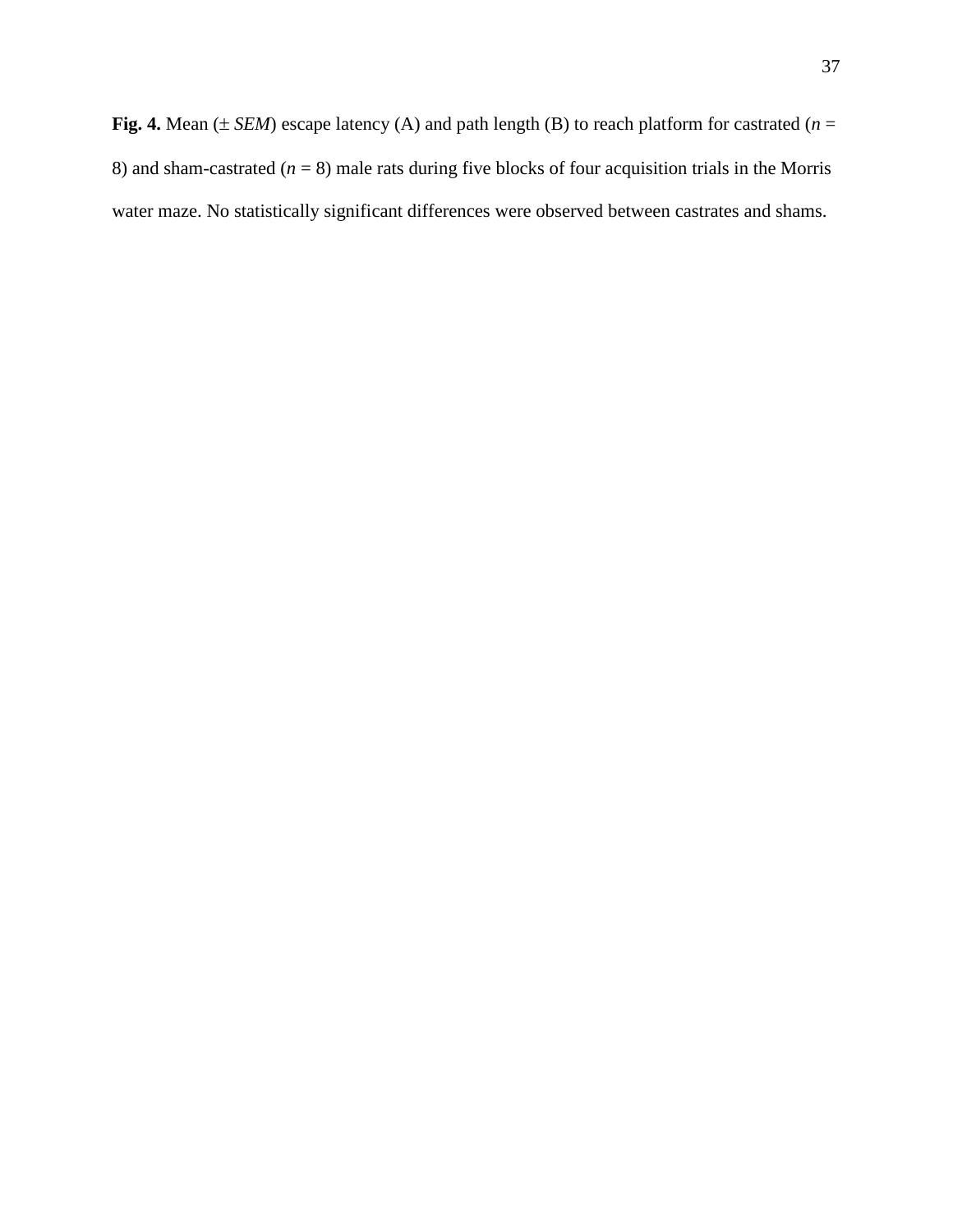

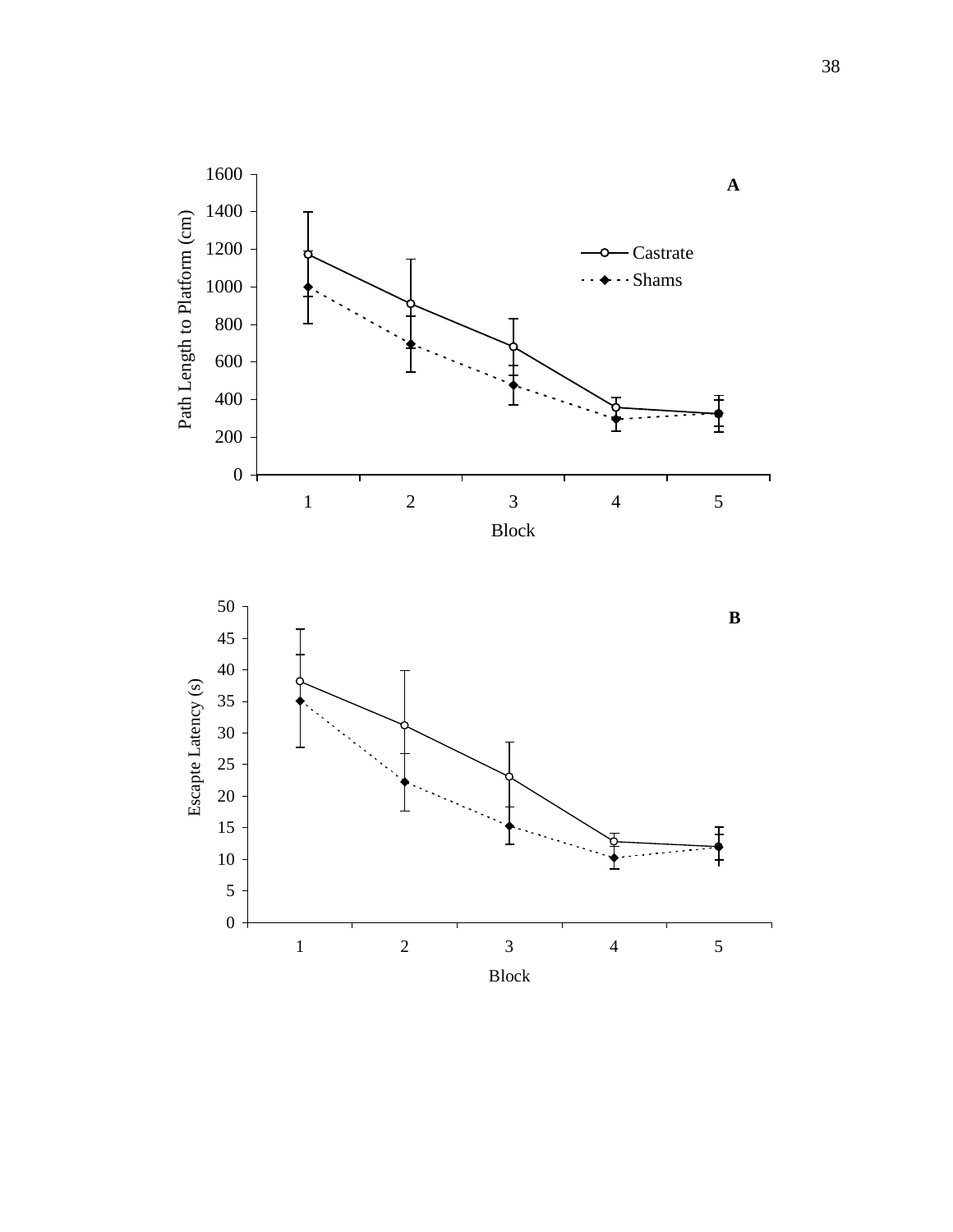**Fig. 5.** Linear regression of time spent in the target quadrant during probe trials in the Morris water maze against serum testosterone concentrations at the time of perfusion among shamcastrated males  $(n = 8)$ . There was a trend for males with higher testosterone levels to spend more time in the target quadrant.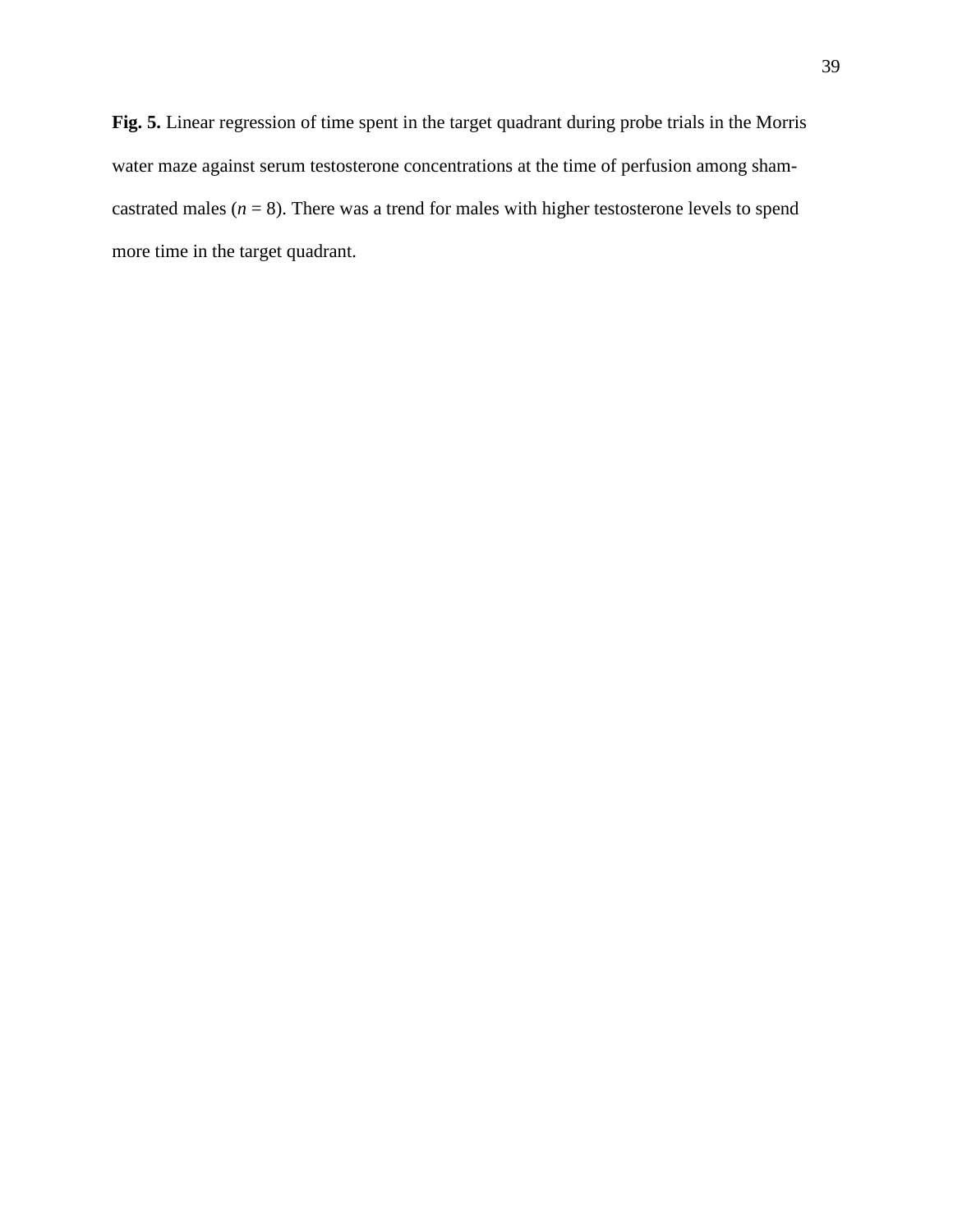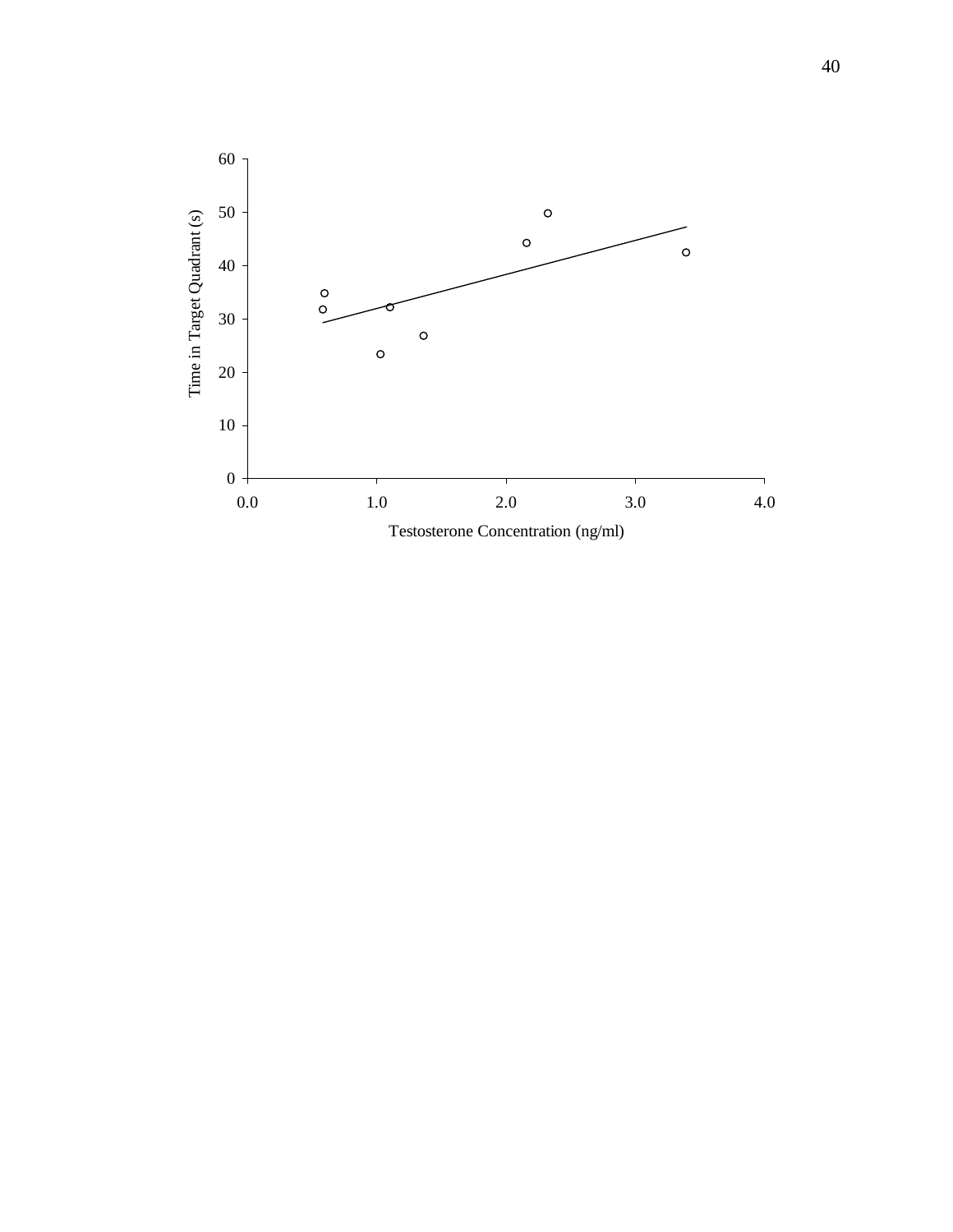**Fig. 6.** Performance of sham-castrated males  $(n = 8)$  during the reversal learning trials in the Morris water maze. Linear regressions are shown for path length to the platform (A) and time spent in the quadrant where the platform had been during acquisition trials (B) against testosterone concentrations at the time of perfusion. Males with higher testosterone levels had longer path lengths and spent more time in the quadrant where the platform had previously been.